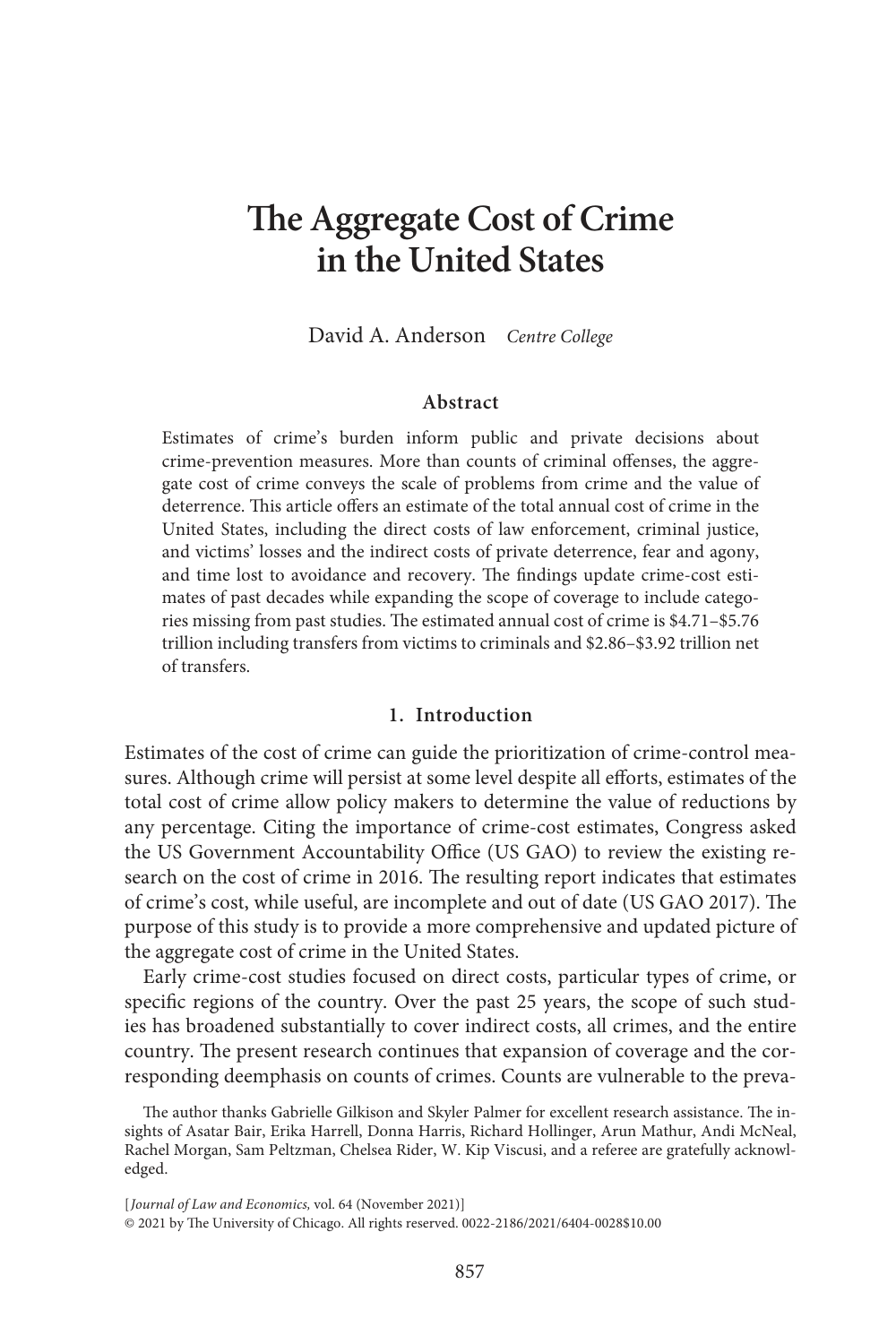lence of unreported crimes, inconsistencies in crime-recording procedures across agencies, and gray areas between attempted and completed crimes. By contrast, measures of expenditures and losses can capture the severity of crimes, private responses to crime, and opportunity costs associated with criminal activity and victimization.

The present research minimizes the weight placed on counts by law enforcement agencies by using data from the National Crime Victimization Survey (NCVS) when possible. While the number of crimes known to law enforcement has decreased from 10.4 million in 2010 to 8.1 million in 2019 (US Department of Justice 2020a), the NCVS (Truman 2011; Morgan and Truman 2020) indicates a negligible change from 18.7 million to 18.6 million over the same period. Even a significant decrease in the number of victimizations does not imply a decrease in the burden of crime, which depends on the severity of victimizations as well. A smaller number of more severe crimes could bring about an overall increase in the burden of crime. Further, a large increase in expenditures on deterrence could result in a disproportionately small decrease in crime. A study of costs is needed to determine the net effect on the overall burden of crime.

Police protection is a public good with benefits that can substitute for private crime deterrence (Philipson and Posner 1996). The present study employs a dual analysis of public and private spending to capture any cost shifting that occurs when public crime-prevention expenditures replace private expenditures or vice versa. The broad scope of this study also accounts for regional shifts in crime. If a city-level program drives crime away but not out of existence, a study of the local cost of crime would obscure the increased cost in the new location for that activity. By examining the cost of crime for the entire nation, this study accounts for policies that may merely displace crime.

This study examines the costs that would not exist if all US laws were obeyed. Although many laws are controversial, the development of an alternative definition of crime with more general appeal is unlikely and beyond the scope of this paper. Perfect legal compliance would eliminate the need for expenditures on crime prevention, recovery from criminal acts, and losses due to fear and distrust. Society will never reach that ideal state of compliance, but with information about the total cost of crime, the savings from policies that would eliminate any fraction of that cost can be estimated. To accommodate needs for varying components of crime's cost, as well as disagreements over what constitutes a cost of crime, the findings are reported in disaggregated form. Readers can decide for themselves whether to include, for example, transfers from victims to criminals, indirect costs, and psychic costs among the costs of crime.

Section 2 of this article reviews the literature on the cost of crime. Section 3 identifies the four categories of cost covered in this research. Section 4 explains the estimation of each cost element. Section 5 summarizes the findings, and Section 6 concludes.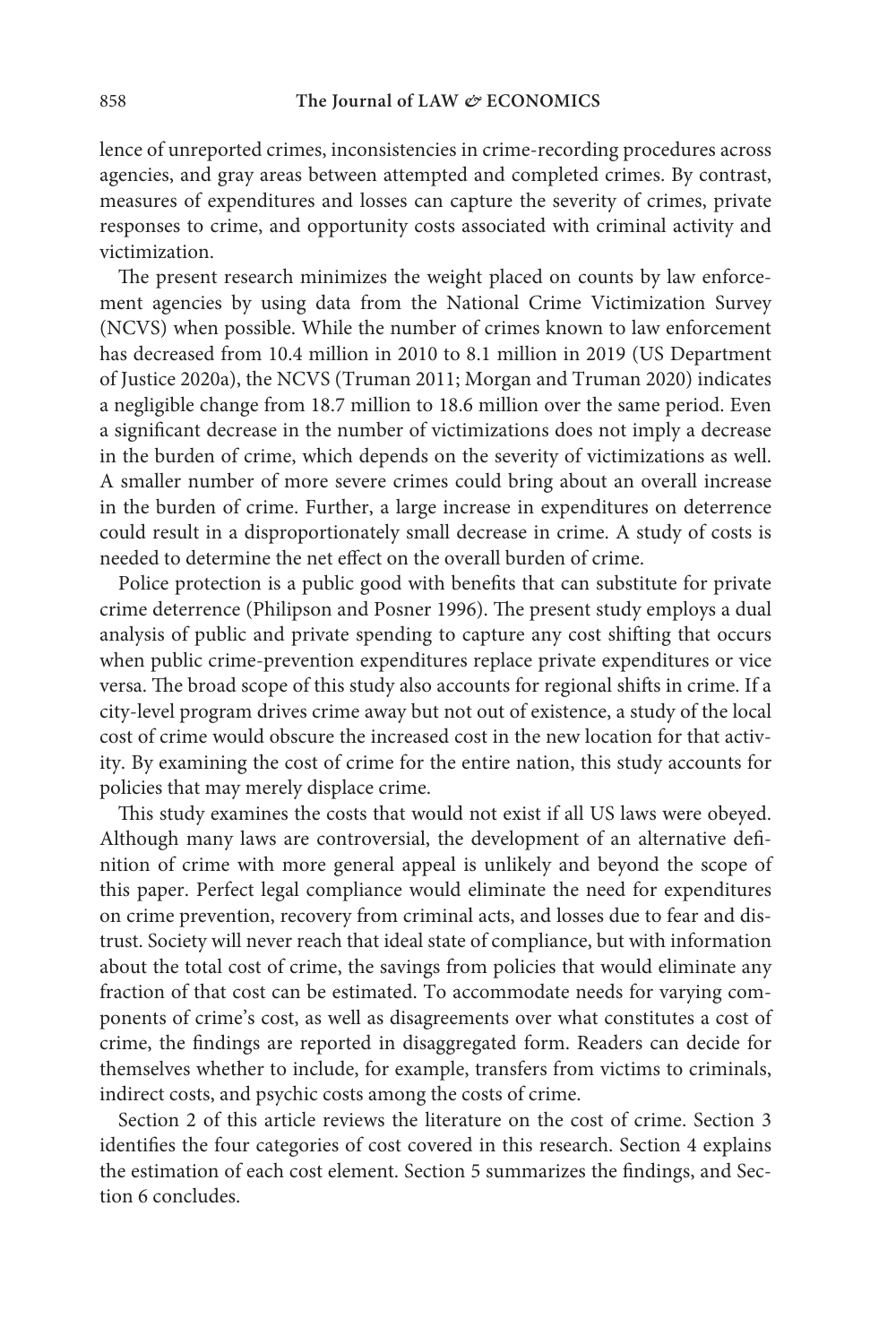#### **2. Literature Review**

Focal measures of crime's burden began with counts. The most readily available counts are of crimes reported to authorities, as summarized by the Uniform Crime Reporting Program (UCR) of the Federal Bureau of Investigation (FBI) (US Department of Justice 2020a). Under the hierarchy rule for UCR data collection, with the exception of arson, only the most serious offense in a multipleoffense situation must be counted. In part to capture other crimes among multiple offenses and crimes that were not reported to the police, the US Census Bureau began conducting the annual NCVS (US Department of Justice 2020c). The data are collected from a nationally representative sample of about 160,000 individuals and are used in several of the calculations for the present research.

Estimates of the cost of crime in America date back at least 120 years to the estimate of Smith (1901) that crime caused losses in excess of \$19 billion in 1899. This and all values are adjusted using the Consumer Price Index to reflect the purchasing power of 2020 dollars. Reviews of past studies appear in Gray (1979), Chalfin (2015), and Domínguez and Raphael (2015). The US GAO (2017) describes the benefits and limitations of four techniques used to estimate the cost of crime. The first is hedonic analysis of the effects of crime on markets. Thaler (1978) was the first to employ hedonic analysis to study the effect of crime on housing prices. The second technique is based on jury awards for victimization. For example, Miller, Cohen, and Hendrie (2017) estimate the damages from physical and sexual assault using jury awards. The third technique is the use of contingentvaluation studies of people's willingness to pay to reduce crime. Cohen (2015) uses the contingent-valuation method to examine the cost of white-collar crime and corporate crime; Atkinson, Healey, and Mourato (2005) do the same for violent crime. The fourth is a summation of the individual components of crime's cost. The present study applies this method, which Cohen (2010) discusses as the bottom-up approach, and constructs the estimate using numbers derived from a variety of approaches.

The first three techniques are useful for identifying particular types of costs but do not complete the picture on their own. Market-based estimates miss the costs of crime with no associated market. Jury awards may not represent the cost of every relevant crime. And the contingent-valuation method is subject to bias caused by the information available, the person conducting the survey, the hypothetical nature of the scenario, the type of payment mentioned in the survey, the respondents sampled, and the starting point of the values listed in the survey (Anderson 2019, p. 251).

 Table 1 provides estimates from representative studies of the cost of crime in the United States. These studies have evolved in scope since the estimate by Smith (1901) of cost as the sum of crime-related tax payments and the income of criminals. Among the earlier studies that estimate the total cost of crime, the estimates increased from \$14 billion in 1931 (National Commission on Law Observance and Enforcement 1931) to \$3,611 billion in 2012 (Anderson 2012). The increases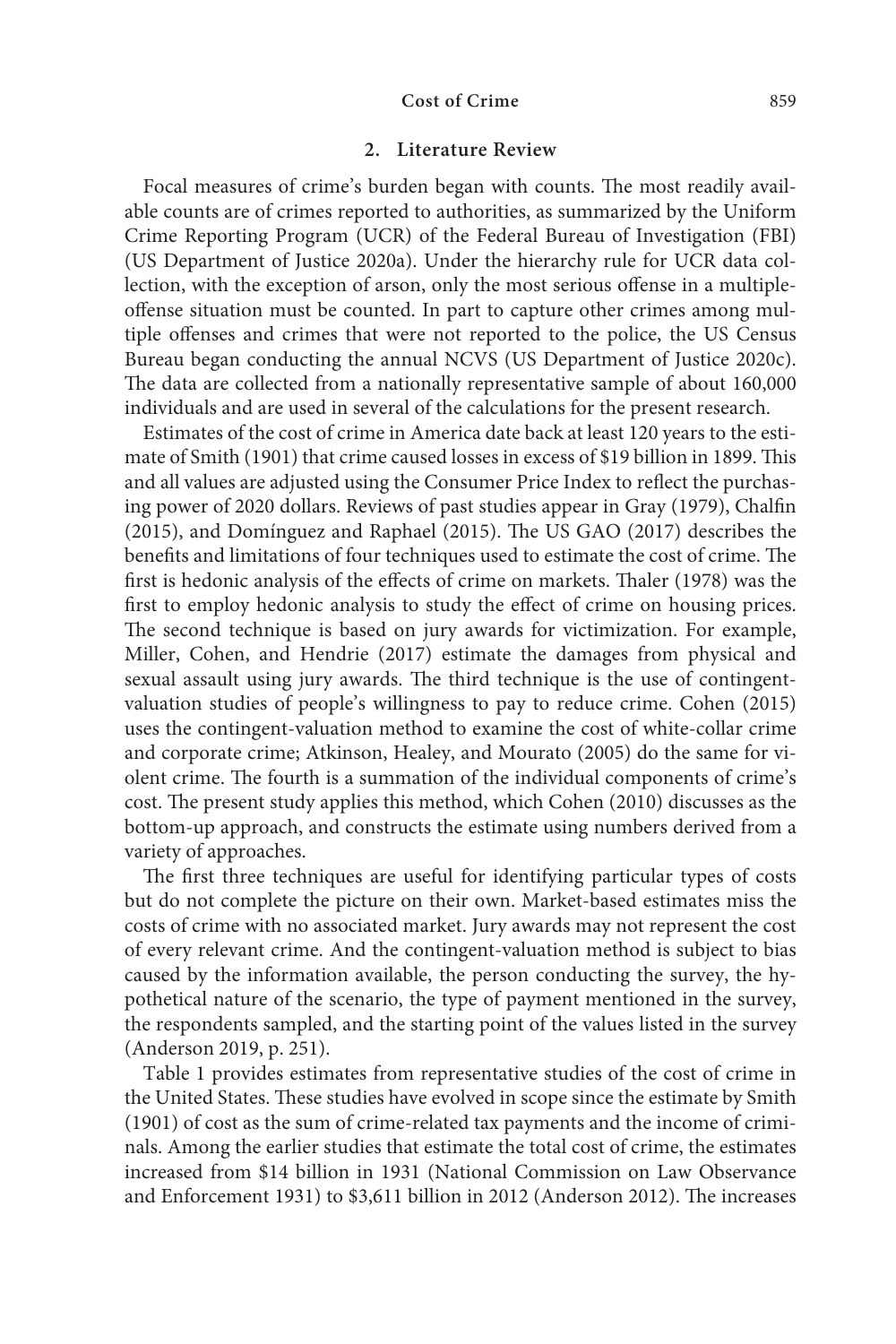**Table 1**

|                                                                                      |                                                                 |                                                                               | Cost           | Domestic<br>% Gross |
|--------------------------------------------------------------------------------------|-----------------------------------------------------------------|-------------------------------------------------------------------------------|----------------|---------------------|
| Study                                                                                | Focus                                                           | Not Included                                                                  | (\$Billions)   | Product             |
| Anderson (2012)                                                                      | General                                                         | Effects of incarceration on life, health, and                                 | 3,611          | 19.8                |
| Anderson (1999)                                                                      | General                                                         | Investigation services, locksmiths, and effects of<br>incarceration<br>income | 2,739          | 18.9                |
| Collins (1994)                                                                       | General                                                         | Opportunity costs and some indirect costs                                     | 1,172          | 9.9                 |
| (1996)<br>Miller, Cohen, and Wiersema                                                | Victim costs of violent and property crimes                     | Prevention, opportunity, and indirect costs                                   | 803            | 6.4                 |
| J.S. News and World Report (1974)                                                    | General                                                         | Opportunity costs and some indirect costs                                     | 463            | 7.3                 |
| Cohen, Miller, and Rossman (1994)                                                    | Costs of rape, robbery, and assault                             | Prevention, opportunity, and indirect costs                                   | 294            | 2.5                 |
| Zedlewski (1985)                                                                     | Firearms, guard dogs, victim losses, and<br>commercial security | Residential security, opportunity costs, and<br>indirect costs                | 258            | 2.8                 |
| Cohen (1990)                                                                         | Cost of personal and household crime to victims                 | Prevention, opportunity, and indirect costs                                   | 183            | 1.8                 |
| Enforcement and Administration of<br>President's Commission on Law<br>Justice (1967) | General                                                         | Opportunity costs and some indirect costs                                     | 172            | 3.3                 |
| Klaus (1994)                                                                         | National Crime Victimization Survey crimes                      | Prevention, opportunity, and indirect costs                                   |                |                     |
| Smith (1901)                                                                         | Crime-related taxes and the income of criminals                 | Opportunity costs and indirect costs                                          | $\overline{0}$ | 3.0                 |
| National Commission on Law Observance<br>and Enforcement (1931)                      | General                                                         | Some opportunity costs and some indirect costs                                | 14             | <u>C</u>            |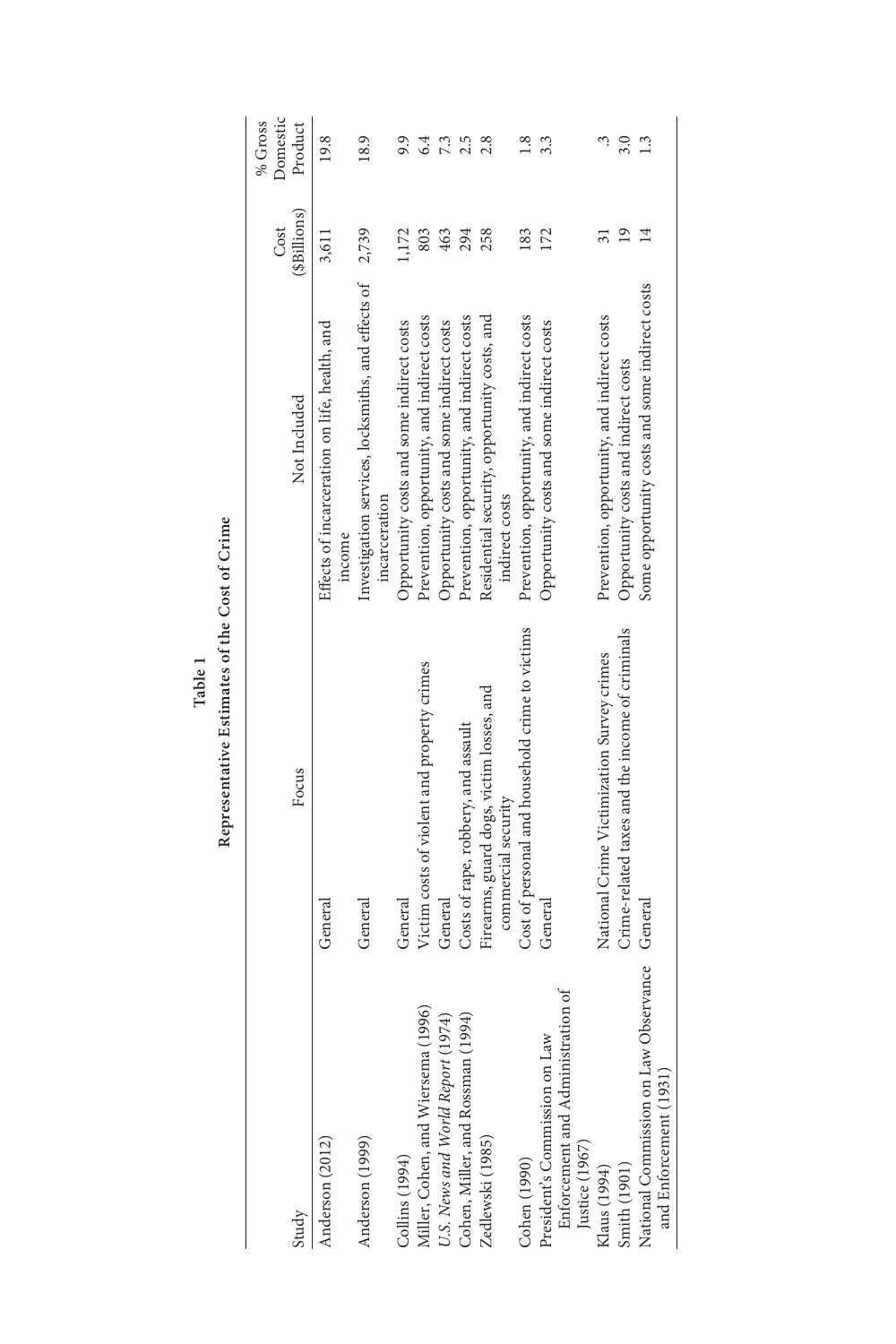reflect both the rising cost of crime and the inclusion of additional cost elements. Notable differences among the studies stem from the inclusion of opportunity costs, such as the value of time spent preventing crime, and indirect costs, such as the costs of locks and safety lighting. For perspective, Table 1 indicates the cost estimate as a percentage of real (inflation-adjusted) gross domestic product (GDP). The estimated cost of crime as a share of real GDP grew less than it did in proportion to the estimated cost because growth in real GDP outpaced increases in the estimated cost of crime. Section 6 compares the findings of the present study with those of similar studies in recent decades.

Several studies look closely at the repercussions of particular types of crime rather than the cost of crime to the nation as a whole. Cohen (1990) estimates a \$182.6 billion cost to victims of rape, robbery, assault, auto theft, burglary, and larceny, including the costs of pain, suffering, and risk of death. Klaus (1994) estimates a cost of \$30.6 billion for the nonfatal personal crimes and household property crimes included in the NCVS. Cohen, Miller, and Rossman (1994) estimate that rape, robbery, and assault impose a \$294.3 billion annual burden on victims. Miller, Cohen, and Wiersema (1996) estimate an \$802.8 billion annual cost of violent and property crimes to victims including pain, suffering, and reduced quality of life.

There are numerous studies of the cost of particular offenses that do not endeavor to estimate burdens at the national level. For example, McCollister, French, and Fang (2010) estimate the tangible and intangible per-offense cost of 13 crimes. Using jury awards in personal injury cases less the direct economic loss to victims, they find a \$10.6 million cost per murder. DeLisi et al. (2010) combine the costs to victims with the costs of justice, offenders' lost productivity, and society's willingness to pay to avoid crime to estimate an average cost of \$20.7 million per murder.

Elsewhere, I couple a comprehensive array of existing data with new data collected for the purpose of the study to form a broader measure of the aggregate burden of crime (Anderson 1999). In that study, I estimate a \$2.7 trillion annual cost of crime in the United States, including \$968.8 billion worth of transfers from victims to criminals. Using the same approach, I updated those numbers and estimated a \$3.6 trillion annual cost of crime including \$1.8 trillion worth of transfers (Anderson 2012). The present study represents both an update of the aggregate cost of crime and an expansion of the approach to include significant elements requested by the US GAO (2017), among other entities. The results of this study are broken down to allow comparisons between specific cost elements over any period for which cost estimates exist.

#### **3. Cost Categories**

The crime-cost elements are divided among four broad categories: expenditures on the goods and services purchased only because of crime, referred to as crime-induced production; the opportunity cost of time spent on crime-related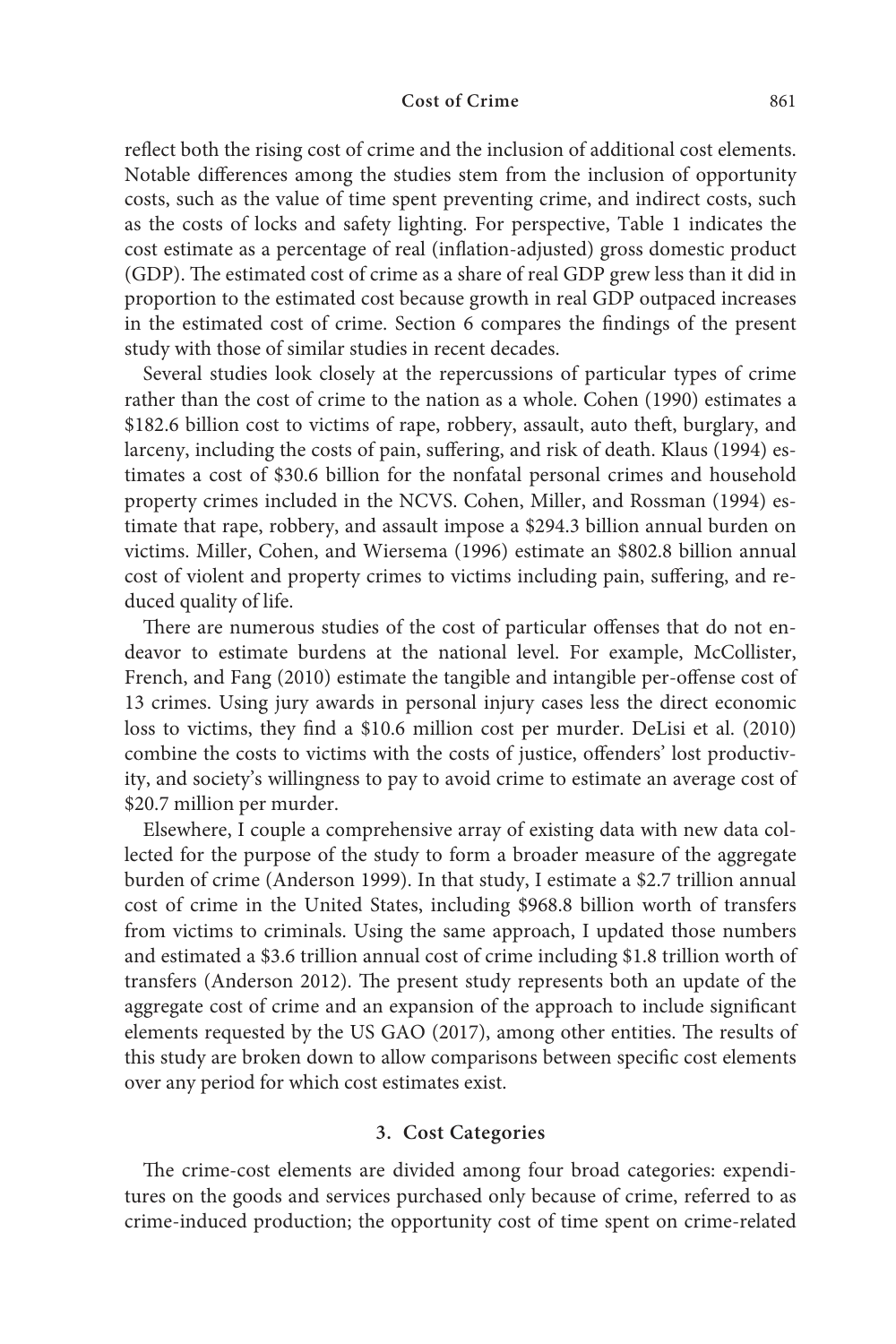activities; the implicit costs associated with risks to life and health; and transfers of assets from victims to criminals. This section provides details on each of these categories.

# 3.1. Crime-Induced Production

In a crime-free society, all resources could be used to create benefit rather than to avoid harm. The threat of crime shifts the allocation of resources toward defensive and restorative expenditures. When crime increases, more resources are devoted to the production of goods such as burglar alarms, protective firearms, security cameras, locks, and safes. Increases in the apprehension and conviction of criminals require growth in expenditures on the criminal justice system and correctional facilities. Property crimes necessitate repair and replacement, while violent crimes necessitate medical care and mental health services. All such forms of crime-induced production take resources away from goods and services that would carry society forward, and spending on that production therefore represents a net loss.

# 3.2. Opportunity Costs

As individuals who are clearly risk takers and instigators, criminals might have become entrepreneurs or other contributors to society in the absence of crime. Additional opportunity costs result from the time spent planning and conducting crime, which for some is an occupation. Society forgoes the goods and services that criminals would have produced in the time consumed by crime and subsequent incarceration. In 2019, there were an estimated 1,430,800 people in US prisons (US Department of Justice 2020d) and 758,420 people in US jails (Kang-Brown et al. 2019), for a total incarcerated population of 2.2 million.

Additional time is lost to crime prevention and victimization. Doors on everything from homes and cars to gym lockers and workspaces are routinely locked and unlocked, and time is spent looking for keys. Time is spent on crime prevention by members of neighborhood-watch groups, and crime victims forgo work time to recover from the physical injuries and mental trauma that result from violent crime.

#### 3.3. The Value of Risks to Life and Health

The psychic costs of crime include the fear of being harmed and the agony of victimization. Expenditures on crime prevention may reduce these costs, but the costs remain as long as fear or harm persist. The costs of risks to life and health are not straightforward, but as explained in Section 4 the existing literature provides well-researched and often-applied estimates of these values.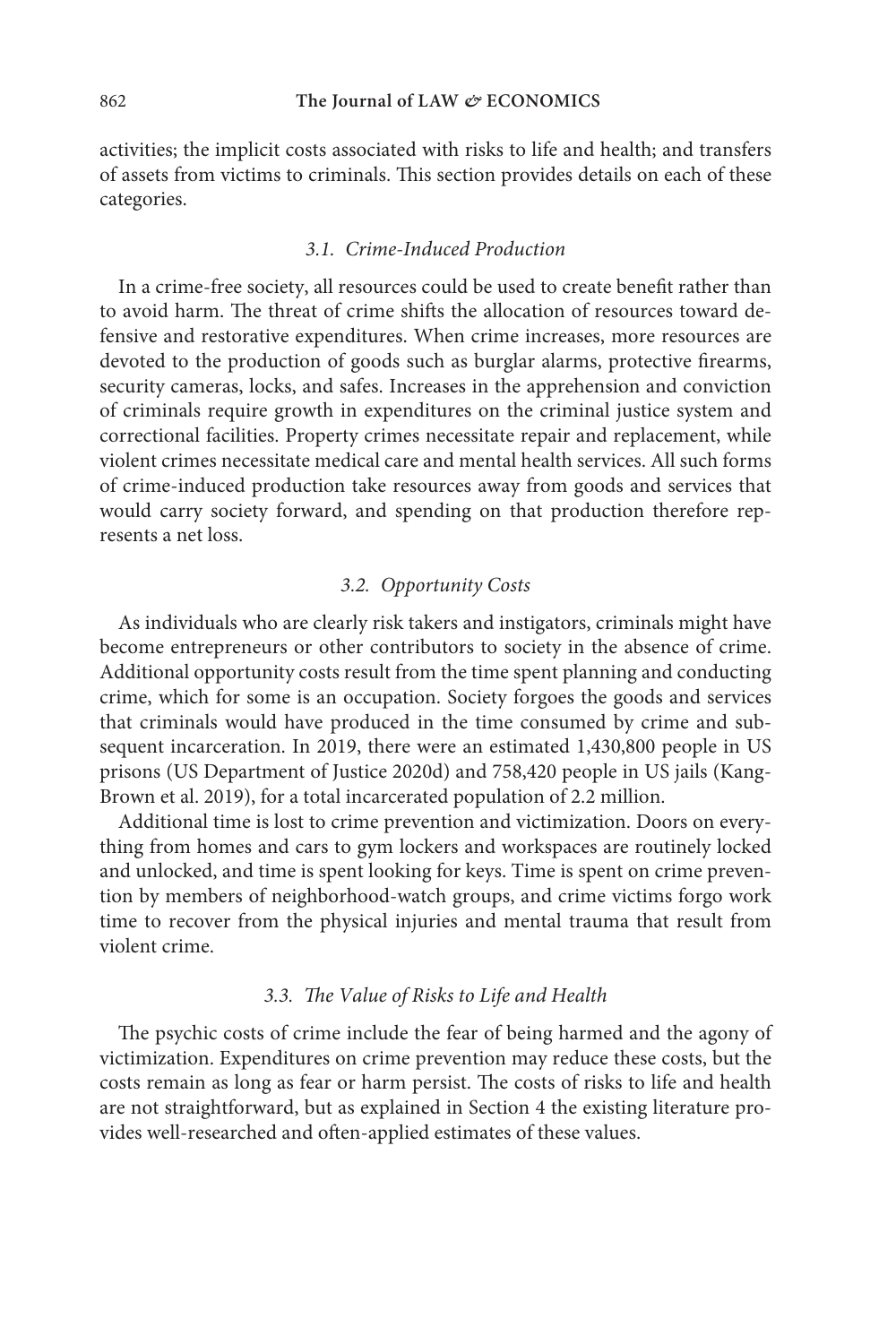#### 3.4. Transfers

Common crimes including burglary, theft, and fraud transfer assets from victims to criminals. A transfer via theft may have little or no net effect on society because one party has lost an asset and another party has gained the same asset. The transfer does not necessitate additional production if it means the criminal no longer needs to purchase the item and the victim abruptly needs to replace it. If the criminal or third-party purchaser places greater value on the stolen item than did the victim, the crime may be efficient in that it produces a net gain for society. The crime creates a net loss if the victim places a higher value on an irreplaceable item than does the recipient.

The treatment of transfers among other gains to criminals is a gray area in crime-cost research. The hedonic analysis, jury award, and contingent-valuation methods of estimating the cost of crime discussed in Section 2 generally measure harm to victims and not gains to criminals. Some previous studies, such as Rajkumar and French (1997), exclude transfers unless property was damaged in the process. McCollister, French, and Fang (2010) include transfers to criminals as a proxy for costs borne by victims, including the inconvenience of losing an item and searching for a replacement. The present study allows for any of the above approaches by reporting each type of transfer separately for inclusion only when it serves the reader's interests.

Most crimes impose costs that fall into multiple categories. A robbery transfers an asset from the victim to the criminal, levies health and psychic costs on the victim and the community, and exacts the opportunity costs of lost time on the criminal and the victim. Section 4 details how each crime-cost element is attributed to one of the four nonoverlapping categories. Cohen (2005) offers an expanded discussion of crime-cost assessments.

#### **4. Data and Methods**

The cost estimates are based on the most recent data available, except that none of the figures that might be affected by the unique circumstances of the COVID-19 pandemic are taken from 2020. The data are primarily from refereed journal articles or US government agencies. Industry sources are considered on the basis of their data collection methods and corroboration from similar studies. When multiple credible estimates exist, the values are averaged.

# 4.1. Crime-Induced Production

Police, the Justice System, and Corrections. The US Bureau of Justice Statistics (Hyland 2019) details expenditures on police protection of \$153.0 billion, crime-related state and local expenditures on judicial and legal services of \$51.9 billion, and expenditures on corrections of \$95.0 billion. Over the previous decade, expenditures rose 21 percent on policing and 8 percent on corrections while falling 13 percent on judicial and legal services (Perry 2008).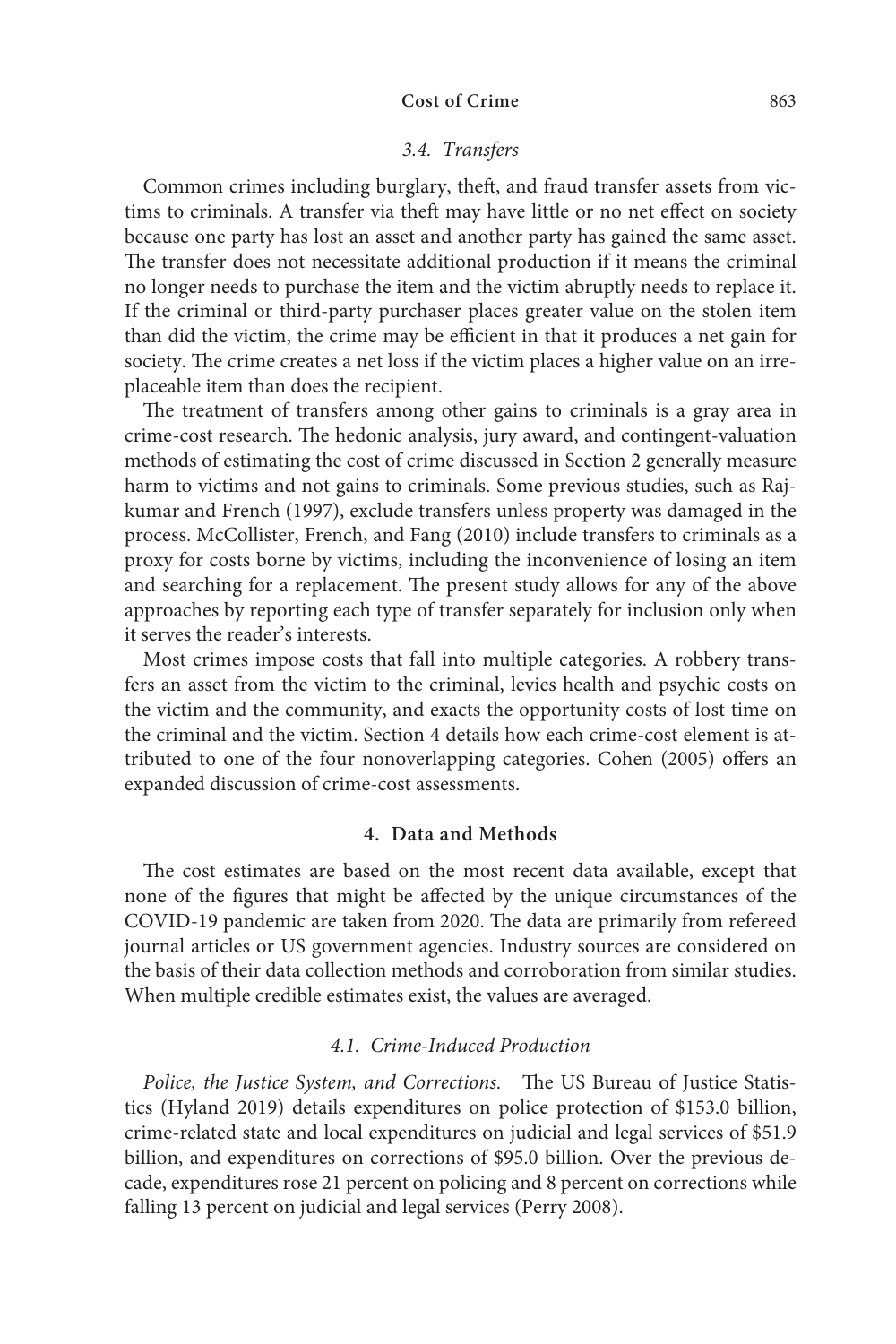Drugs and Alcohol. Drug trafficking accounts for an estimated \$151.3 billion in annual expenditures (Midgette et al. 2019). The cost of drug-related activities includes \$21.9 billion budgeted for federal drug control programs (Executive Office of the President 2019), not including less targeted expenditures by federal agencies that deal with drug crimes among others as specified in Section 5.1. Medical care for illicit drug users is part of the medical care cost category, and expenditures on policing, criminal justice, and corrections expenditures necessitated by drug use are counted in the cost category for police, the justice system, and corrections.

The more than 600 US chapters of Mothers against Drunk Driving spent \$38 million in 2018 to limit casualties from the crime of driving under the influence of alcohol (DUI) (Mothers against Drunk Driving 2018). Drivers who are pulled over while driving drunk pay fines, fees, penalties, higher auto insurance premiums, and attorney's fees that amount to an average of \$8,966.<sup>1</sup> This excludes the value of any lost pay, injuries, or vehicle damage, some of which are captured in other categories of this study. With 1,024,508 DUIs reported in 2019 (US Department of Justice 2019a), the estimated total cost of DUI arrests is \$9.2 billion.

Strahan et al. (2020) report that 6.7 of 1,000 babies born in the United States suffer from neonatal abstinence syndrome (NAS), which results from prenatal exposure to opioids and other drugs. The average of the estimated range for the lifetime cost of care for individuals with prenatal exposure to drugs or alcohol in Kalotra (2002) is \$1.54 million. Of the 3,745,540 births in 2019 (Hamilton, Martin, and Osterman 2020), the NAS rate indicates an estimated 25,095 births of drug-exposed babies. The product of the average lifetime cost and the 2019 NAS births yields an estimated \$38.7 billion total lifetime cost of NAS births in 2019.

Malicious Cyber Activity. The Council of Economic Advisors (Executive Office of the President 2018) estimates that data breaches cost \$61.3 billion annually and that the total cost of adverse cyber events, including distributed denial-ofservice attacks, ransomware attacks, and destructive malware attacks, is \$116.6 billion annually. These estimates are based on the likelihood of attacks, firms' loss of market value due to attacks, and the estimated spillover effects on associated firms. The attacks necessitate expenditures on, for example, credit monitoring for affected customers, security upgrades, added staff to handle the repercussions, investigations, and legal fees (Executive Office of the President 2018, p. 23). Other computer-related crimes, such as Internet fraud and identity fraud, are included elsewhere in the present study.

Security Systems, Security Guards, and Patrol Systems. The US Census Bureau (2019) estimates expenditures of \$24.2 billion on security systems. This includes spending on alarm systems and the installation, repair, and remote monitoring of security alarm systems. It also reports that \$30.6 billion is spent annually on security guards and patrol services to deter malfeasance in locations vulnerable to crime.

<sup>1</sup> OneDUI Insurance, Costs for DUI (https://onedui.com/dui-costs/).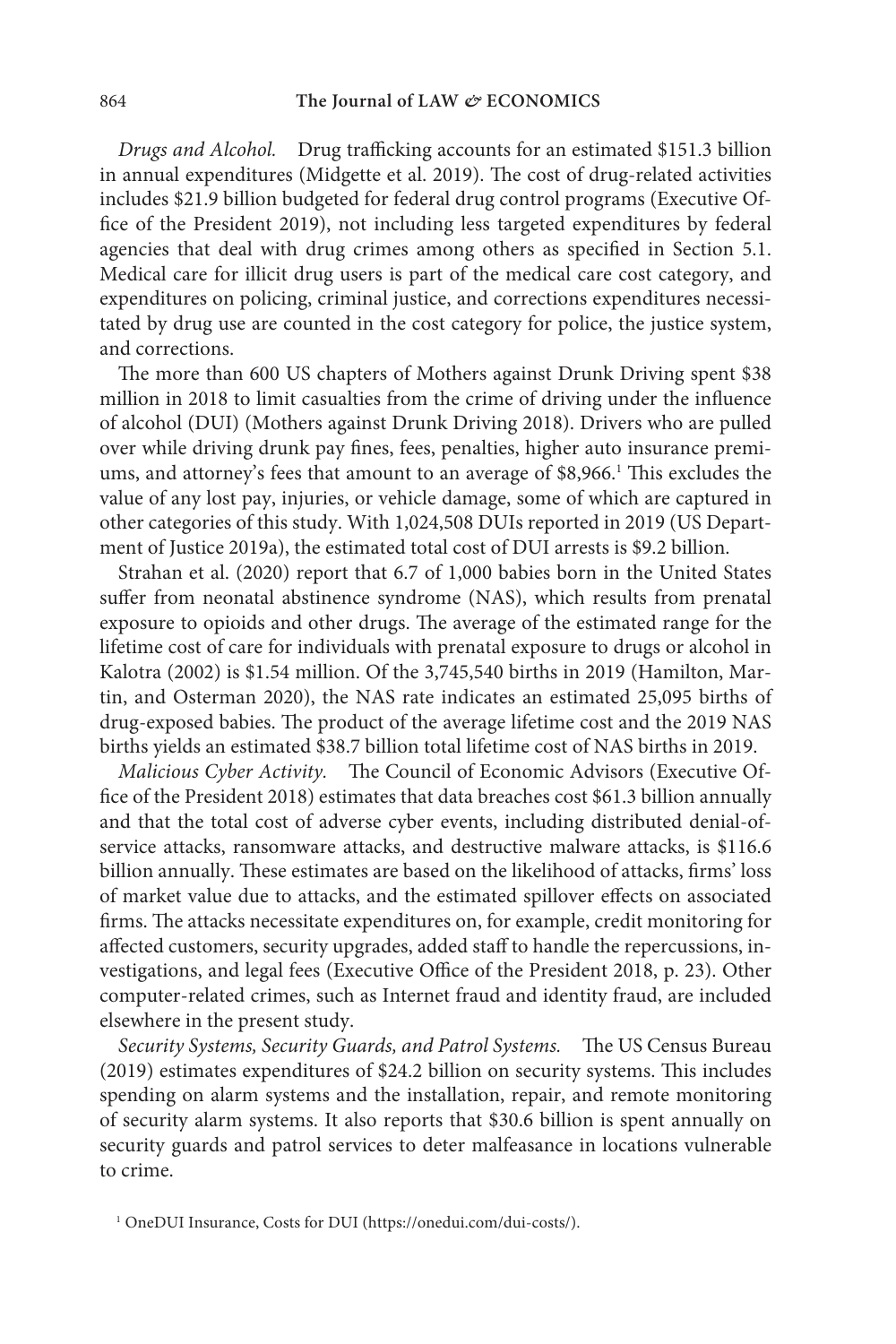Medical Care. The estimated values of risks to health and life used in this study are primarily from wage-risk trade-offs in the labor market. The medical care for victims of employment-related injuries is generally paid for by workers' compensation or the employer, which means those costs are not part of the values assigned to the risks. For that reason, the cost of crime-related medical care is added separately to the estimates in this study.

The NCVS (US Department of Justice 2020c) collects data on the total medical expenses resulting from crimes including rape, robbery, and assault. Miller, Cohen, and Wiersema (1996) estimate the cost of social and victim services resulting from incidents of crime. They also estimate medical expenses for crimes such as arson and drunk driving that are not in the NCVS data set. The present study uses the latest NCVS data and fills in with the Miller, Cohen, and Wiersema data as needed. The cost figures are updated for inflation and multiplied by the number of injuries and deaths caused by 15 types of crime in the NCVS (Morgan and Truman 2020) and the US Department of Health and Human Services (2020) to yield an estimated cost of medical care due to violence of \$19.1 billion.

Quantified Ventures (2017) estimates that drug abuse results in \$79.5 billion worth of lost productivity each year. This includes both lost market productivity and lost household productivity due to drug-related morbidity. The National Drug Intelligence Center (US Department of Justice 2011b) estimates that medical care for illicit drug users costs \$11.7 billion annually. This includes detoxification treatments, emergency room visits, and hospital care. Losses due to prenatal drug exposure and drug-related homicides are counted elsewhere in the present study.

Locksmiths, Locks, Safes, and Vaults. The US Census Bureau (2017) reports annual expenditures of \$2.1 billion on locksmiths. With the assumption of a 50 percent retail margin, an estimated \$7.5 billion is spent on door locks and locksets (IBISWorld 2020a), and \$956 million is spent on safes and vaults (IBISWorld 2020c) each year.

Recovery from Vandalism. There are several studies of the cost of vandalism from the early 2000s. On the basis of estimates from the mid-2000s by the US Bureau of Justice Statistics (US Department of Justice 2007a), Klaus (2007), NoGraf Network (2005), and other sources, elsewhere I estimate a total vandalism cost of \$9.3 billion (Anderson 2012). Although a few more recent studies of vandalism are available, the FBI tracks incidents of vandalism and reports 191,005 in 2016 (US Department of Justice 2019d), a 27.5 percent drop from 263,295 incidents in 2005 (US Department of Justice 2007b). The cost of recovery from vandalism may involve the cost of replacing broken windows, signs, and other goods or the cost of repainting property defaced by graffiti. The costs are assumed to increase at the rate of inflation. On the basis of this information, the total cost of vandalism has fallen to an estimated \$6.7 billion per year.

Firearms, Fences, and Lighting. For small arms and ammunition, fences, and outdoor lighting, there is an uncertain split between use to deter crime and use for alternative reasons. Firearms and ammunition are used to deter or commit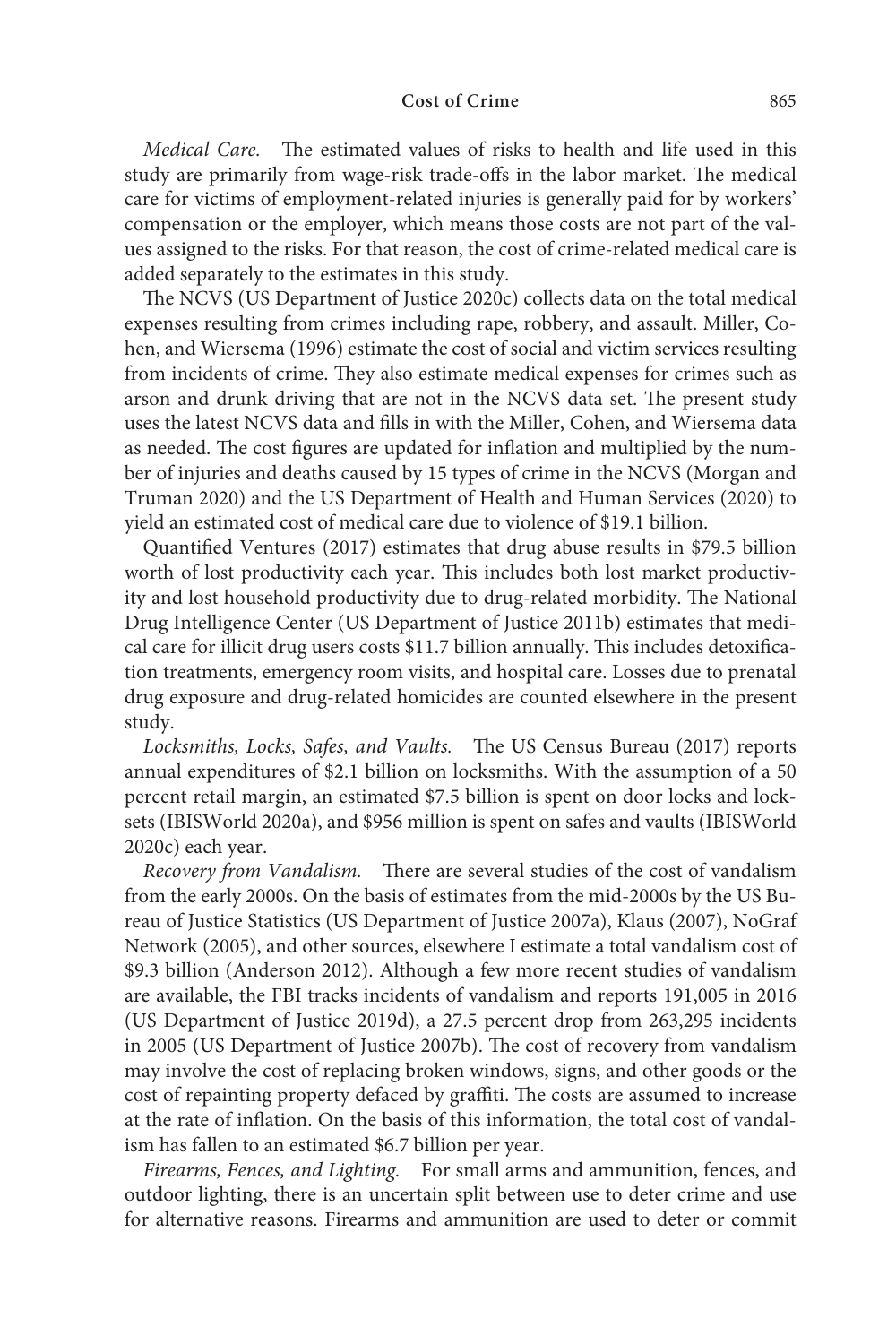crime but also for sport; fences provide security but also privacy; outdoor lighting is sometimes for security and sometimes for ambience. For this study, I assume that half of the purchases relate to crime and that the retail margin is 50 percent. The estimated \$10.7 billion expenditure on small arms and ammunition is from the 2018 Annual Survey of Manufactures (US Census Bureau 2020). The \$3.5 billion estimate for the cost of fencing is from IBISWorld (2020b).

Electricity for outdoor lighting costs an estimated \$10 billion per year,<sup>2</sup> half of which is assumed to be for security purposes. The estimate for security lighting fixtures comes from half of the \$23.1 billion in global expenditures on outdoor lighting fixtures (Centre for Industrial Studies 2019) multiplied by the proportion of electricity used in the United States, 17.7 percent (Enerdata 2020), which yields \$4.1 billion.

Armored-Car Services and Investigation Services. The Service Annual Survey (US Census Bureau 2019) reports expenditures on armored-car services and investigation services. Banks and businesses spend \$2.5 billion annually on armored cars to avoid the theft of cash. Customers purchase investigation services to solve crimes involving fraud, theft, and computer security but also to look into noncriminal behavior for divorce proceedings, analysis of clients, and similar purposes. Half of the expenditures on investigation services, \$3.1 billion, are assumed to relate to crime.

Repairs and Replacements due to Arson and Other Crimes. The Federal Bureau of Investigation (US Department of Justice 2020b) reports that arson caused \$534 million in losses in 2019. This includes \$416 million worth of damage to structures, \$65 million worth of damage to motor vehicles and other mobile assets, and \$53 million worth of damage to other types of property. This is a conservative estimate of the total cost of arson because some damage costs are unreported, and the estimate does not include expenditures on fire departments or fire insurance (net of claims), which would decrease in the absence of arson.

On the basis of data from the NCVS (US Department of Justice 2020c), an estimated \$705 million in repair costs in 2018 stem from various types of theft and personal crimes. The damage includes expenditures of \$274 million for larceny, \$172 million for burglary, \$136 million for assault, and \$51 million for robbery. The cost of vandalism appears in a separate category.

Insurance against Cybercrime and Identity Theft. If insurance prices were actuarially fair, premium payments would equal the expected value of indemnity, and insurance costs would represent a transfer from insurance holders who do not suffer losses to those who do. Indemnity reduces the size of transfers that result from the underlying crimes away from victims. Risk-averse individuals are willing to pay premiums that exceed the actuarially fair rate for insurance in exchange for certainty that they will not suffer losses. The portion of insurance premiums that exceeds the value of indemnity constitutes crime-induced production because it pays for insurance company employees or resources necessitated

<sup>2</sup>US Department of Energy, Office of Energy Efficiency and Renewable Energy, Outdoor Lighting (https://www.energy.gov/eere/slsc/outdoor-lighting).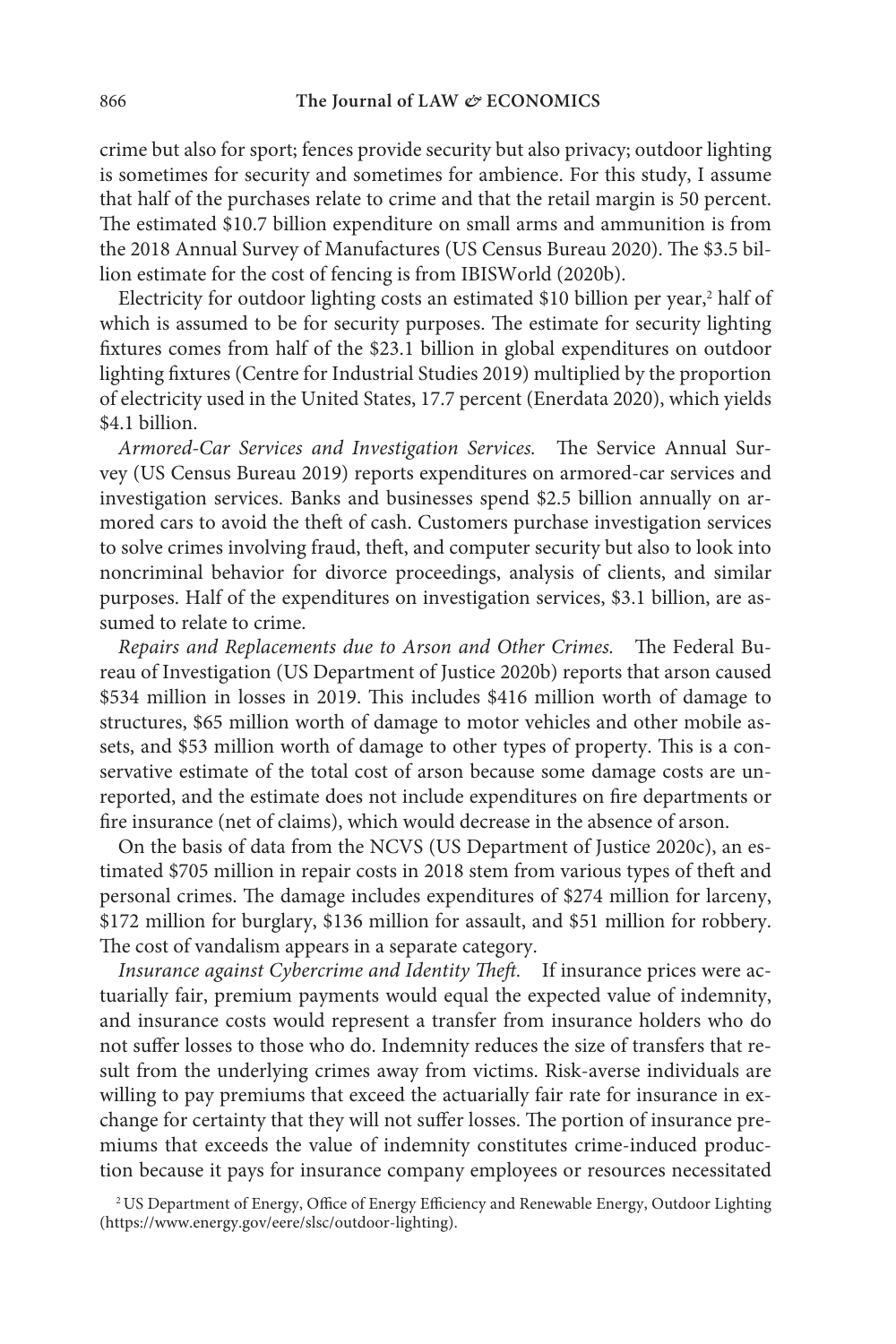by crime. The Insurance Information Institute reports cybercrime insurance premiums of \$2.1 billion and indicates that the top 10 providers of identity theft insurance received \$158.4 million in premiums.<sup>3</sup> With an indemnity rate of 44.9 percent on cybercrime insurance (Gallin 2020), a rate that is assumed to apply to identity theft, there is an estimated \$1.2 billion worth of annual crime-induced production in these insurance markets.

Nonlethal Personal Defense Products. Citizens respond to the threat of crime with private expenditures on personal defense products such as pepper spray and whistles. The annual financial statement for Mace Security International (2020) reports \$8.7 million in revenue for consumer products, which reflects \$17.4 million in expenditures, assuming a 50 percent markup at retail. Expenditures on martial arts classes and similar forms of self-defense are not included because such classes might exist as recreational activities in the absence of crime.

Family and Community Expenditures due to Incarceration. McLaughlin et al. (2016) estimate that the families and communities of incarcerated individuals face \$30.1 billion in annual costs, including the costs of child welfare programs, reentry programs, depression, homelessness, and eviction brought on by a family member's incarceration. Some other related costs, such as those of increased criminality among the children of incarcerated parents and infant mortality associated with incarceration, are also captured in the present study but fall into other categories.

# 4.2. Opportunity Costs

Time Spent Securing Assets. The estimated opportunity cost of time spent locking and unlocking doors is based on the time spent on those activities and the employer's average cost of \$38.20 for employee compensation per hour (US Department of Labor 2020b). For this study, two investigators collected 198 observations in Kentucky and Ohio of individuals locking or unlocking cars in 2020. The average unlocking episode took 4.1 seconds, and the average locking episode took 2.3 seconds, for a total of 6.4 seconds per one-way excursion. Elsewhere, I report an average of 6.5 seconds for the same activities, 9.8 seconds for locking or unlocking buildings, and 9.4 seconds for locking or unlocking mailboxes and gym lockers (Anderson 2012).

A typical day is assumed to involve one locking and unlocking episode for a residence, a vehicle, a work building, and a locker or mailbox and two locking and unlocking episodes for an office or other work space. Survey data show that the average individual locks or unlocks something 12 times per day (Anderson 1999). The same survey finds that individuals spend an average of 2 minutes per day looking for keys. The 81 percent of adults who own smartphones (Pew Research Center 2019) unlock their devices an average of 96 times per day (Asurion 2019), which takes about 1.5 seconds (Hall 2017).

<sup>3</sup> Insurance Information Institute, Facts + Statistics: Identity Theft and Cybercrime (https://www .iii.org/fact-statistic/facts-statistics-identity-theft-and-cybercrime).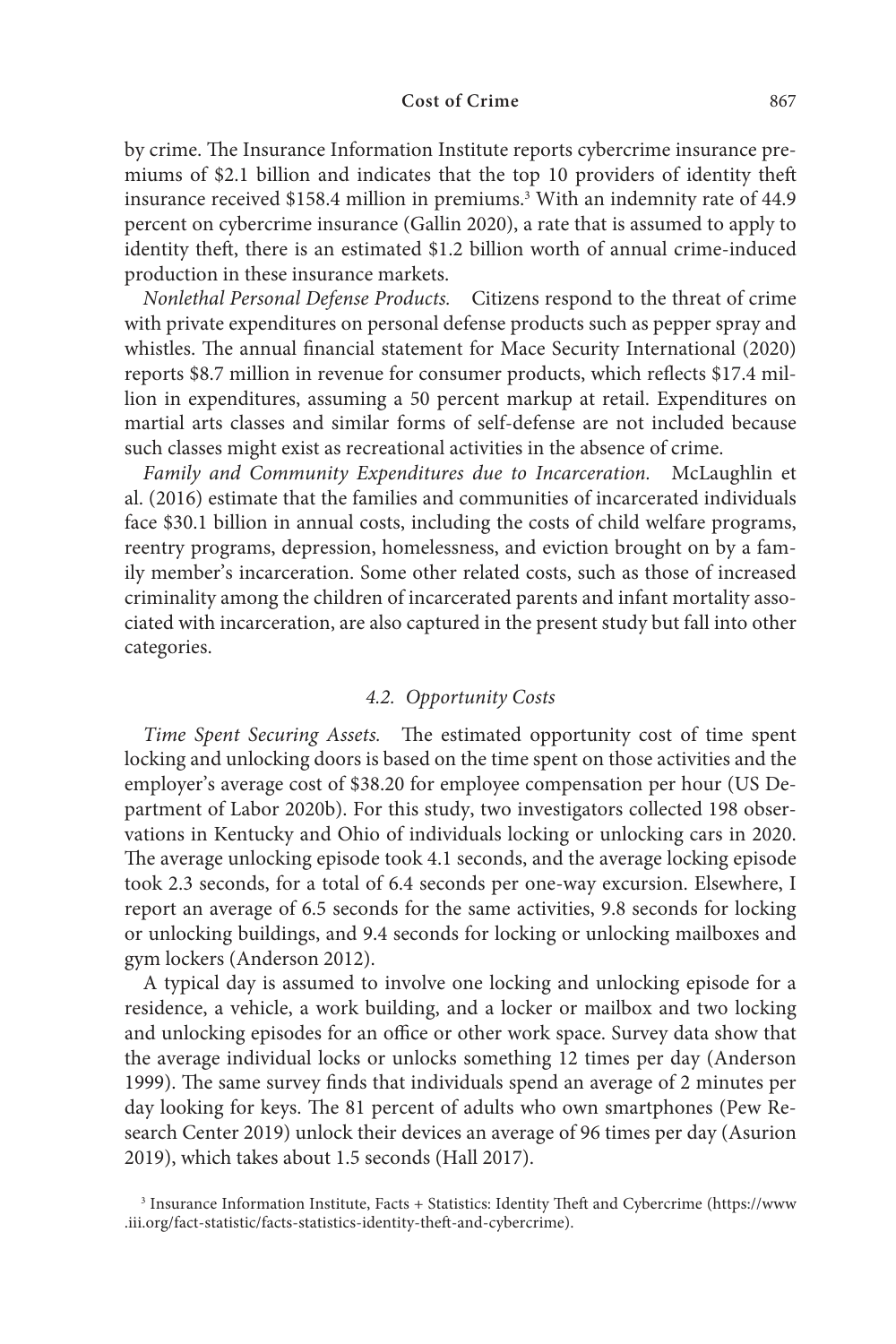Given these estimates, the average US resident spends 4.97 minutes per day locking or unlocking things or looking for keys. This represents \$294.6 billion worth of time lost to these security measures each year, or \$1,154 per adult. Expenditures on consumer products that reduce locking and unlocking time offer reference points for consumers' willingness to pay to avoid this opportunity cost. For instance, the 2020 retail price for a smart entry system that unlocks a car door on the driver's approach is \$539.99, and a Kwikset keyless deadbolt for the door of a home costs \$229.00.<sup>4</sup>

Lost Earnings of Criminals and Their Families. The estimated opportunity cost of criminals' time committing crimes and in prison includes \$15.95 in wages. This is the median wage for males 16 and older who receive an hourly wage,<sup>5</sup> weighted by the proportion of inmates who are black, white, Hispanic, and Asian or other (Maruschak and Minton 2020). Surveys of inmates indicate that their mean wage rates prior to their arrest exceeded the median wage for their demographic, which makes the median wage a conservative estimate (Anderson 2012). The opportunity cost also includes an average of \$6.83 in benefits and legally mandated employment expenses (US Department of Labor 2020b). The estimated opportunity cost of time is adjusted for the race- and education-weighted unemployment rate. After subtracting the \$2.6 billion estimated value of prison production (Bair 2008), the incarceration of an individual for 1 year represents \$30,769 in lost productivity. This estimate is conservative because the amount an employer is willing to pay a worker is less than or equal to the value of the worker's contribution to productivity.

Criminal respondents to the prison and jail surveys (Anderson 1999, 2012) indicate that the average criminal incident takes slightly more than 1 workday to plan and execute. The estimate of the hours spent on crime is the product of the 18,631,410 criminal victimizations reported in the 2019 NCVS (Morgan and Truman 2020) and the 8 hours in a typical workday. This time is valued at the hourly lost wage and benefit estimate of \$22.78 for incarcerated individuals and adjusted for the unemployment rate. On these bases, the estimated value of lost productivity while planning and executing crimes is \$3.3 billion per year.

For the 95 percent of new prison inmates each year who will eventually be released (James 2015), incarceration lowers future earnings. Time spent in prison limits the development of human capital, weakens social networks, and tarnishes workers' reputations. McLaughlin et al. (2016) estimate that current levels of incarceration cause collective losses in the inmates' lifetime earnings of \$247 billion annually. The incarceration of a family member also reduces the household's in-

4 Advanced Keys, Smart Keyless System: Products (https://advancedkeys.com/products.htm); Home Depot, Kwikset HALO Satin Nickel Single-Cylinder Electronic Smart Lock Deadbolt (https://www.homedepot.com/p/Kwikset-HALO-Satin-Nickel-Single-Cylinder-Electronic-Smart -Lock-Deadbolt-Featuring-SmartKey-Security-Touchscreen-and-Wi-Fi-939WIFITSCR15SM/ 311532377).

<sup>5</sup> Values are based on the weekly and hourly earnings data from the Current Population Survey; see Bureau of Labor Statistics, Weekly and Hourly Earnings Data from the Current Population Survey (https://data.bls.gov/PDQWeb/le).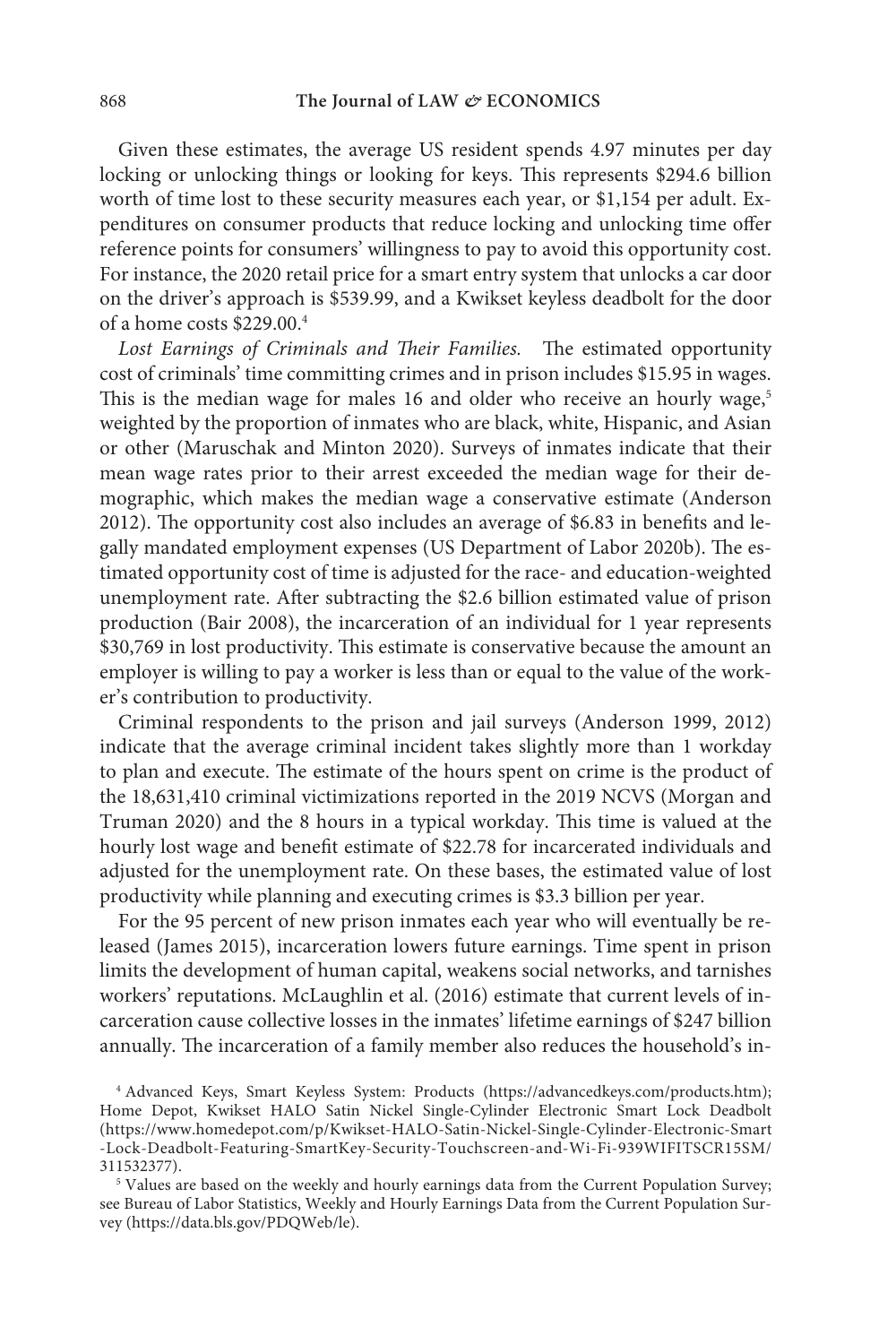come because of less marriage, more divorce, and lower lifetime earnings for the children. McLaughlin et al. (2016) estimate that loss to be \$60.9 billion.

Victims' Lost Workdays. The NCVS (US Department of Justice 2020c) asks respondents how many workdays were lost because of each incident of crime. This includes time the victim spent recovering from injuries, cooperation with police, testifying at trial, and repairing damaged property and time spent by other family members on the crime's repercussions. The estimated value of victims' lost work time is the sum for all crimes of the crime-specific lost workdays multiplied by 8 to find the total number of lost hours and multiplied by the average cost of employee compensation per hour worked of \$38.20 as reported by the US Bureau of Labor Statistics (US Department of Labor 2020b). That estimate, \$3.1 billion, is the lower bound for the value of lost work because the amount employers are willing to pay as compensation is less than or equal to the full value of work performed. Further, the value of lost productivity is a conservative estimate of the value of crime-related time lost because it does not include the value of leisure time lost by victims as a result of crime.

Neighborhood Watches. The National Sheriffs' Association reports 31,690 active neighborhood-watch programs. According to the National Association of Citizens on Patrol (2005), daily patrols usually last 4–8 hours. For the present study, the assumed average time commitment is 6 hours per day per neighborhood- watch program. Participants' time is valued at the average cost of employee compensation as explained in Section 4.2. The resulting estimate for the value of time spent on neighborhood-watch programs is \$2.7 billion.

#### 4.3. The Value of Risks to Life and Health

The Value of Life. Like the cost of public policies that threaten human lives, the cost of crime depends on the cost of human life. Largely to inform necessary public policy decisions (Viscusi 2021), there is a sizable literature on the value of unidentified or statistical lives that applies similarly to the value of lives lost to crime. We know that statistical lives have finite value because individuals and policy makers routinely make decisions that have finite benefits and involve risk to life. To drive a car, cross a street, operate farm machinery, or live in a relatively high-crime neighborhood is to accept a risk of death in exchange for the benefits of that activity. None of these activities would be acceptable if the value of a statistical life were infinite, because the expected cost would be a positive risk of death times infinity, which is infinity.

Estimates of the value of a statistical life (VSL) are extrapolations of real-world trade-offs between money and risks made in labor markets, among other settings. As in neighborhoods with high rates of violent crime, occupations with high injury and death rates involve fears of losses of health and necessitate onerous precautions. In a synthesis of the relevant research, Viscusi (2015) estimates that the bias-corrected mean VSL is \$10.59 million. Similarly, the US Environmental Protection Agency (2020) applies a VSL of \$9.5 million, and the US Department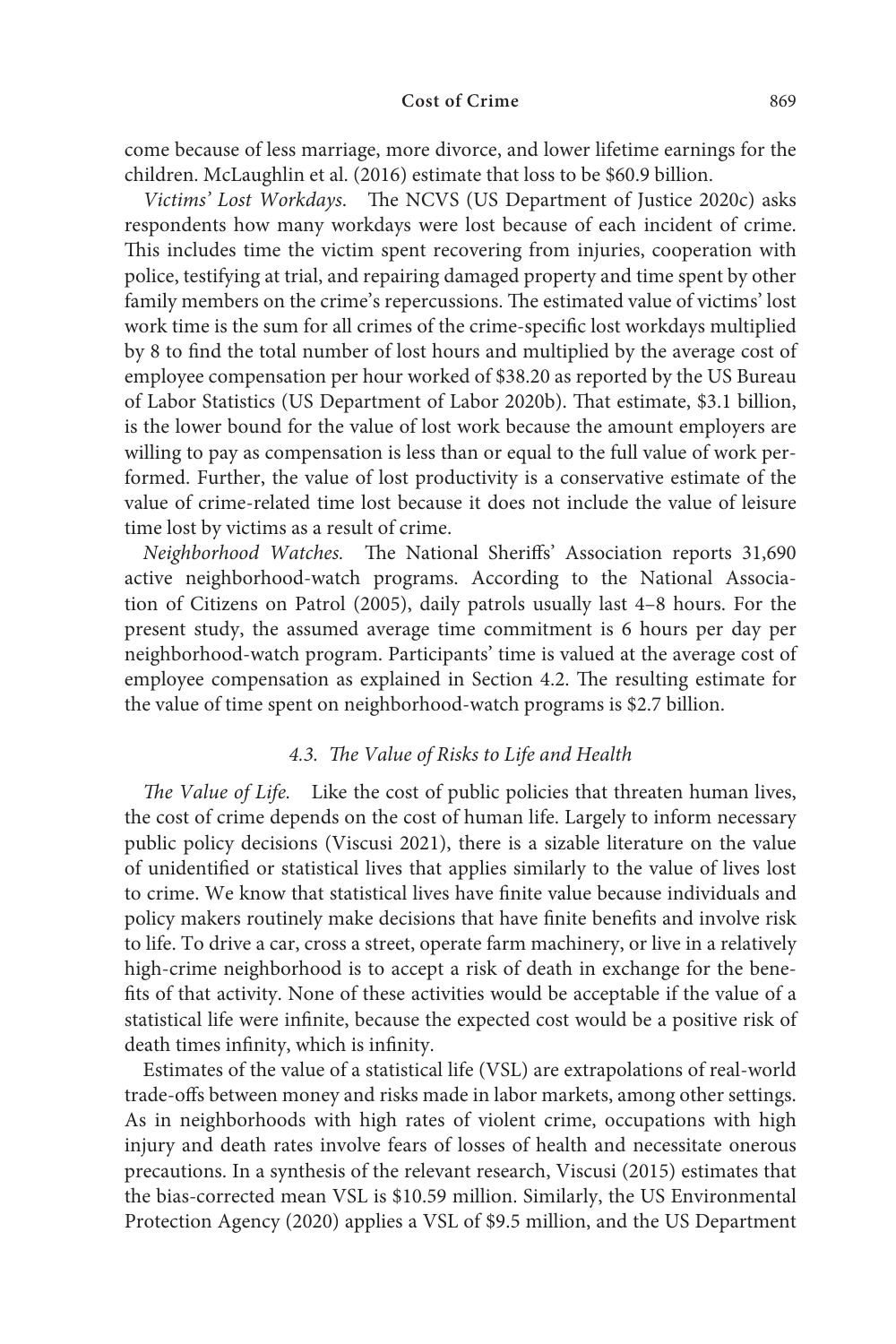of Transportation (2021) applies a VSL of \$11.6 million. Viscusi (2015) analyzes hundreds of VSL estimates derived from the literature and reports 25th and 75th percentile VSL estimates of \$8,853 million and \$19,098 million, respectively. The present research applies that range to indicate the uncertainty associated with the VSL value. The estimates of the value of crime-related deaths are these VSL estimates multiplied by the number of crime-related deaths. Previous studies of the cost of crime apply similar labor-market-based estimates (see Cohen 1990; Anderson 1999, 2012).

The psychic cost of crime-related risks to life and health are also reflected in lower property values in high-crime areas (Pope and Pope 2012). Fearing vulnerability to crime, some people commute from relatively safe neighborhoods or forgo opportunities to go out at night. The estimated values of statistical lives and injuries used in the present study may serve as proxies for costs that include these crime-related losses, and to avoid double counting such costs are not added separately. If the risks of occupational injuries and fatalities in dangerous jobs impose a smaller psychic burden than the risk of violent-crime victimization, the labor market values provide conservative estimates of the cost of violent crime.

Crime-related deaths include deaths caused by illegal drugs, AIDS contracted via illegal drug use, drunk driving, violations of boating laws, arson, murder, nonnegligent manslaughter, and incarceration. The Centers for Disease Control (CDC) reports 67,367 drug overdose deaths in 2018 (Hedegaard, Miniño, and Warner 2020). The CDC (2020a) also reports 15,815 deaths among adult and adolescent HIV patients, and that one in 10 HIV cases are attributable to injection drug use (CDC 2020b). Hence, an estimated 1,582 HIV deaths are caused by injected drug use or sex with an injecting drug user.

The National Highway Traffic Safety Administration (US Department of Transportation 2019) reports 10,511 deaths caused by drivers with blood alcohol concentrations above the legal limit in 2018. A total of 184 deaths resulted from violations of boating safety laws in 2019 according to the US Coast Guard (US Department of Homeland Security 2020). The National Fire Protection Association (Campbell 2017) reports an average of 440 deaths per year attributable to intentional fires in the first 5 years of the 2010s. The FBI (US Department of Justice 2020c) reports 16,425 cases of murder or nonnegligent manslaughter in 2019. McLaughlin et al. (2016) estimate that in a typical year, incarceration increases the number of suicides by 198, the number of premature deaths after release from prison by 7,230, and infant mortality among children of inmates by 134 deaths. Multiplying the 104,071 crime-related deaths by the \$10.59 million value of a statistical life yields a \$1.10 trillion estimate of the value of lives lost to crime.

The Value of Injuries. Like the estimated value of life, the estimated value of injuries comes from wage-risk trade-offs in the labor market. Viscusi and Aldy (2003) summarize 24 relevant studies of the value of a statistical injury with a mean of \$90,697. Their method of valuation captures a psychic cost because the financial cost of work-related injuries would be covered by workers' compensation. The value of lost productivity is measured separately in the valuation of lost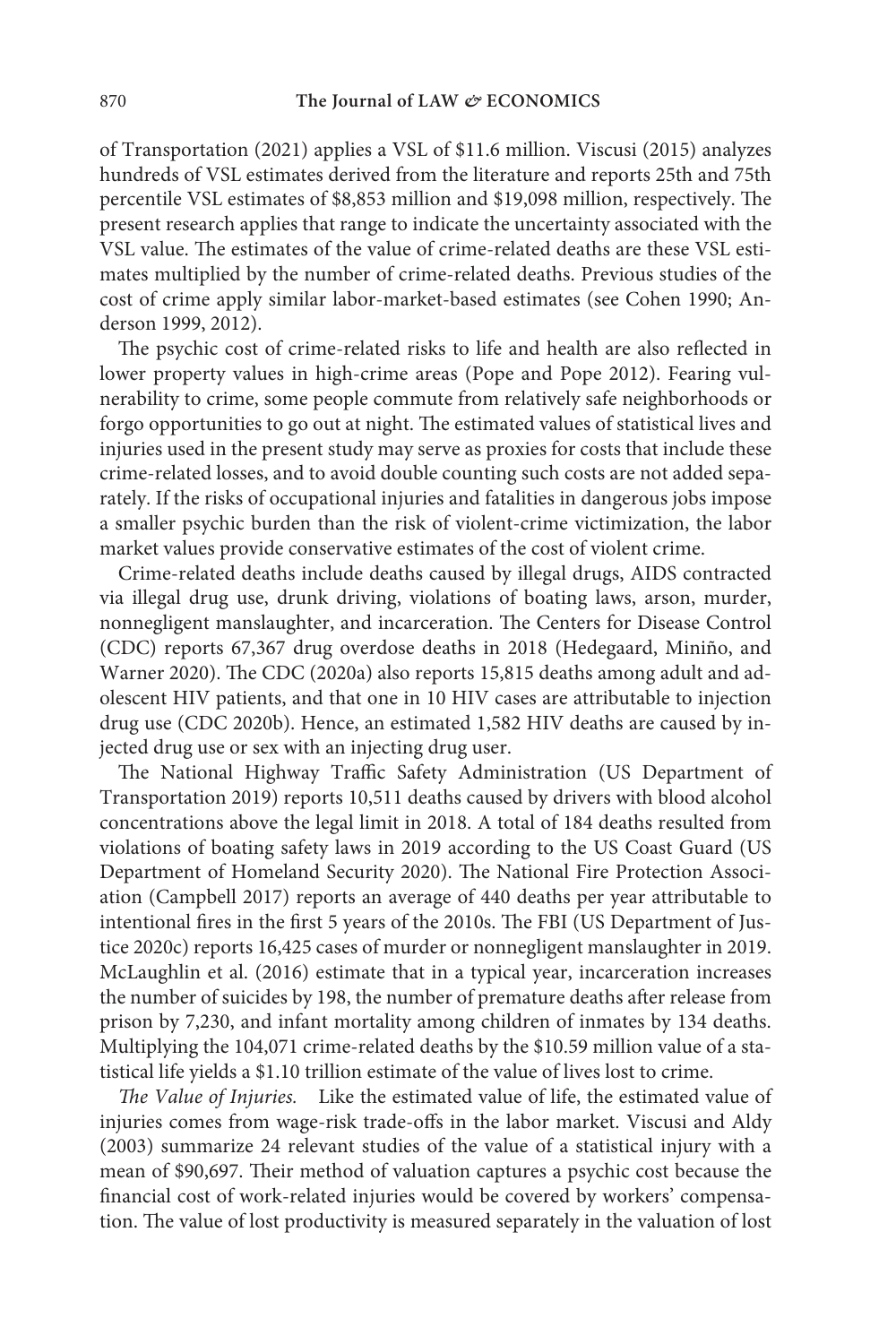workdays. The contingent-valuation method yields similar results. For example, Cohen et al. (2004) use this method to estimate a \$95,531 value of an averted serious assault.

Crime-related injuries include 1,265,680 rapes, robberies with injuries, and aggravated assaults with injuries (Morgan and Truman 2020). Using the National Inmate Survey, Beck et al. (2014) estimate that 4.0 percent of the inmates in state and federal prisons and 3.2 percent of the inmates in jails were victims of rape or sexual assault in the previous year, which constitutes 81,501 sexual victimizations. According to the National Fire Protection Association (Campbell 2017), there were 1,310 arson-related injuries in the average year during the first half of the 2010s. The US Coast Guard (US Department of Homeland Security 2020) reports 1,144 injuries caused by boating under the influence of drugs or alcohol or other violations of boating safety laws in 2019. The estimate of 1,265,000 injuries caused by drunk driving is the product of the 4.4 million injuries caused by motor vehicle accidents (National Safety Council 2020) and the 28.75 percent of driving fatalities caused by drivers with a blood alcohol concentration over the legal limit (US Department of Transportation 2019). The \$237 billion estimate of the implicit cost of crime-related injuries is the product of the \$90,697 value of nonfatal injuries and the 2,614,635 crime-related injuries.

# 4.4. Transfers

The white-collar crimes of fraud and theft involve transfers of money or goods from victims to criminals. Advancements in computing, telecommunications, and tracking technology have brought changes in this area, exemplified by the increase in Internet fraud and identity theft and the decrease in mail fraud and motor vehicle theft. Reporting on transfers can be divergent and overlapping; the estimates below are on the conservative side and do not include overlapping components.

Occupational Fraud. Occupational fraud occurs when employees misappropriate their employers' assets for personal gain. Such fraud can involve embezzlement, false statements, bribery, and corruption. It also includes retail employee theft, which makes up an estimated one-third<sup>6</sup> of the \$61.7 billion worth of inventory that retailers lost to crime in 2019 (National Retail Federation 2020). The Association of Certified Fraud Examiners (ACFE) conducts a biannual survey of more than 50,000 examiners to study the extent of fraud, most recently in 2019. The median estimate of the percentage of annual revenues lost to occupational fraud among examiners of fraud in the United States is 5 percent.<sup>7</sup> Applied to the 2019 US GDP of \$21.61 trillion, this provides an estimate of \$1.08 trillion in transfers due to occupational fraud.

Internet Fraud. The FBI Internet Crime Complaint Center (US Department

<sup>6</sup> Richard Hollinger, director of the University of Florida Security Research Project, email message to the author, September 27, 2020.

<sup>7</sup> Andi McNeal, director of research, Association of Certified Fraud Examiners, email message to the author, September 25, 2020.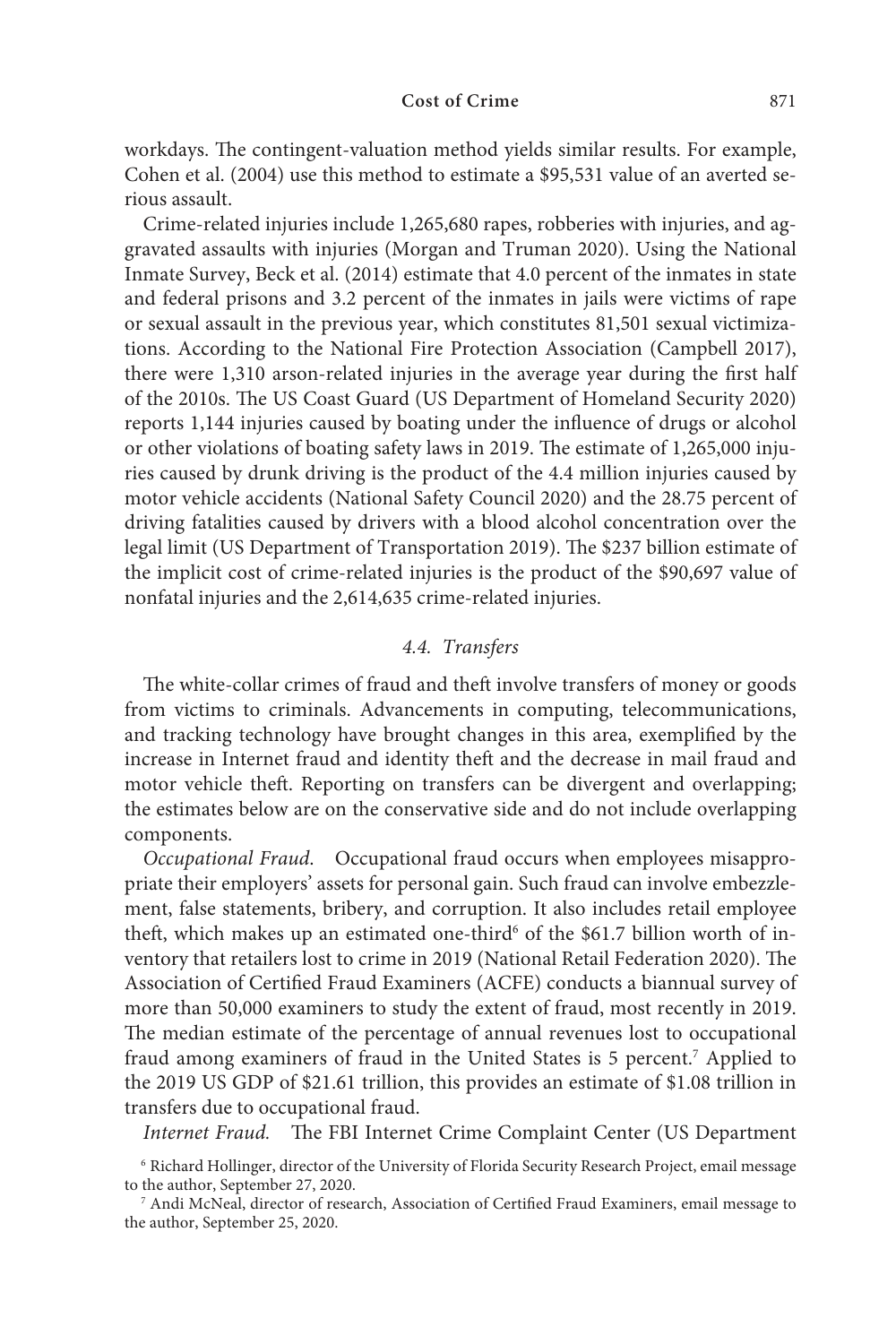of Justice 2019c) reports \$4.0 billion worth of Internet fraud. This is net of recovered losses and does not including losses related to health care and identity theft, which the present study counts elsewhere. Compromised email accounts that allowed scammers to intercept fund transfers are the largest source of losses, followed by romance scams and spoofing scams in which criminals pretend to be a trusted person.

Insurance Fraud. The National Health Care Anti-Fraud Association makes a "conservative" estimate that the value of health care fraud is 3 percent of total health care expenditures.<sup>8</sup> That is on the low end of the FBI estimate that fraud constitutes between 3 and 10 percent of total health care expenditures (US Department of Justice 2011a). With \$3.8 trillion in annual health care expenditures (Centers for Medicare and Medicaid Services 2020), the 3–10 percent estimate corresponds with a cost range of \$114.8–\$379.5 billion. Guided by the intersection of these estimates at the conservative end of the range, the present study applies \$110.9 billion as the estimate of health care fraud. The FBI estimates a \$44.9 billion annual cost of insurance fraud other than health insurance fraud.<sup>9</sup>

Identity Fraud. The cost of identity fraud is largely absent from early studies of the cost of crime. Its importance has grown with the sophistication of cybercriminals and the frequency of data breaches. Once a minor issue centered around counterfeit credit cards, identity fraud has expanded to include takeovers of entire bank and investment accounts with a total estimated cost of \$17.0 billion annually (Tedder and Buzzard 2020).

Retail Theft, Vender Fraud, and Return Fraud. The findings of the National Retail Security Survey indicate that retailers lost an estimated \$62.2 billion to inventory shrinkage in 2019 (National Retail Federation 2020). The National Retail Federation (2018) estimates that shoplifting constitutes 36.5 percent of that shrinkage, or \$22.7 billion. Vendor fraud and error account for an additional 5.4 percent, or \$3.4 billion, of the shrinkage. The remainder comes from employee theft as counted among the estimates of occupational fraud discussed above, administrative and paperwork errors, and unknown sources. Retailers lose an additional \$27.2 billion to return fraud, such as returns of stolen merchandise (Appriss Retail 2019).

Telephone, Mail, and Coupon Fraud. Telephone and mail fraud peaked before the advent of the Internet but continue to cause significant transfers. The Federal Trade Commission (2020) reports \$497 million in losses from 821,862 cases of telephone fraud and \$51 million in losses from 31,928 cases of mail fraud. Forter (2020) finds that coupon fraud is a large and growing problem with a \$300–\$600 million estimated annual cost. The midpoint of that range, \$450 million, is used in the present study.

<sup>8</sup> National Health Care Anti-Fraud Association, The Challenge of Health Care Fraud (https:// www.nhcaa.org/tools-insights/about-health-care-fraud/the-challenge-of-health-care-fraud).

<sup>9</sup> US Department of Justice, Federal Bureau of Investigation, Insurance Fraud (https://www.fbi. gov/stats-services/publications/insurance-fraud). The undated web page is cited as early as 2012; inflation adjustment is made from that year.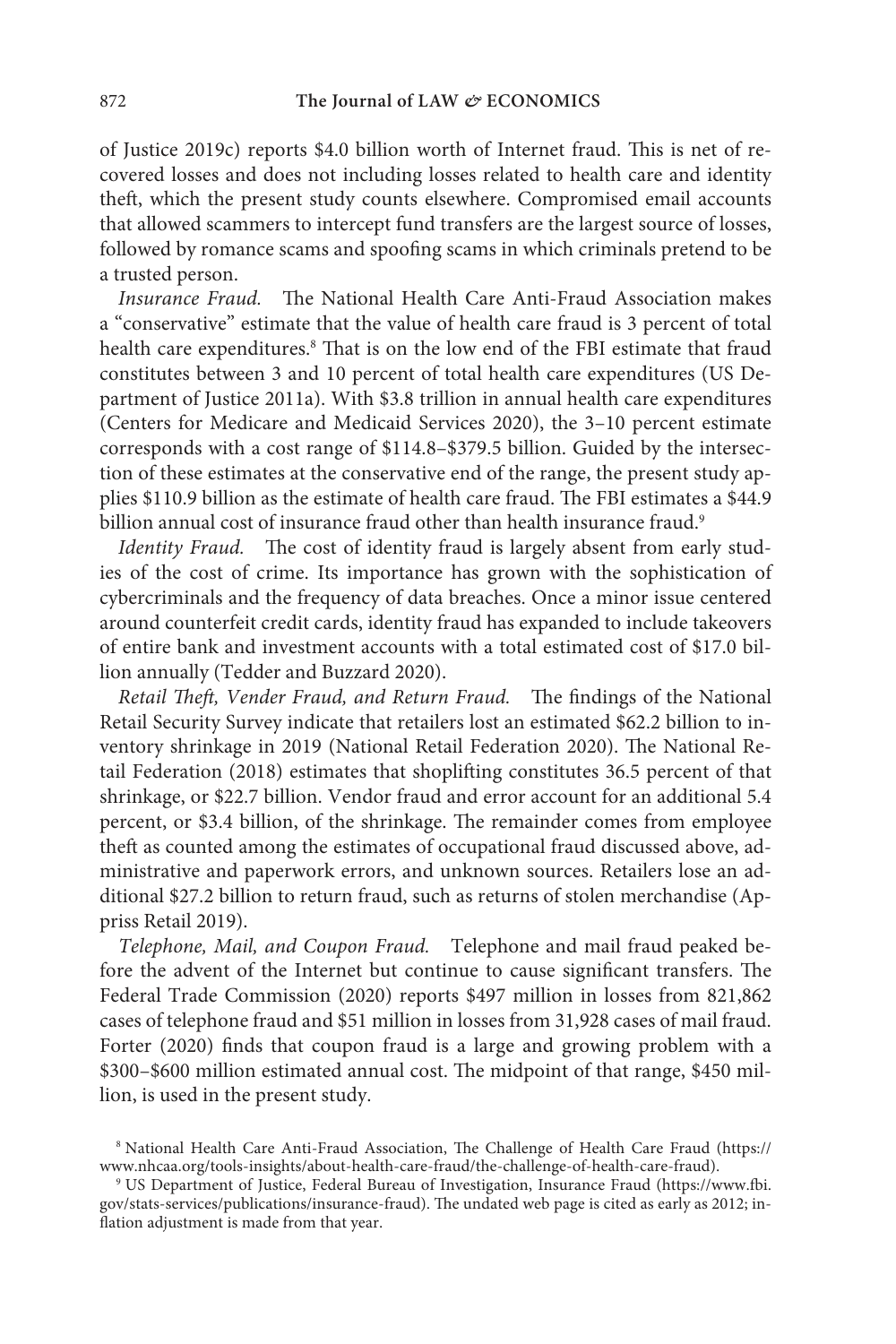Unpaid Taxes. Internal Revenue Service Research (2019) estimates a voluntary tax compliance rate of 83.6 percent and that 85.8 percent of taxes are ultimately paid after accounting for late payments and postaudit collections. The sources of noncompliance include underreported income, excessive deductions, failure to file a return, and failure to pay the full amount due. The Congressional Budget Office (2019) reports fiscal year 2019 tax revenues of \$3.49 trillion, which is 85.8 percent of \$4.07 trillion. The estimated federal tax gap is thus \$578 billion.

Other Theft. The NCVS (US Department of Justice 2020c) collects information on incidents of theft and the value of cash and property transferred from victim to criminal (for estimates of the total number of US incidents, see Morgan and Truman 2020). The NCVS Victimization Analysis Tool<sup>10</sup> indicates the portion of theft that fell into the personal theft or larceny category consisting of purse snatching and pocket picking. The net values of cash and property taken are calculated by aggregating incident-level figures from the NCVS. The product of the estimated national count and the average per-incident theft value provides estimates of transfers due to household theft of \$3.6 billion, household burglary of \$2.4 billion, motor vehicle theft of \$1.1 billion, robbery of \$438.1 million, and pocket picking and purse snatching of \$39.0 million.

#### **5. Summary of Findings**

#### 5.1. Crime-Induced Production

Crime drives an estimated \$992.2 billion in annual expenditures on goods and services that would otherwise be unneeded. Policing and corrections make up more than one-quarter of the crime-induced production. Estimates of private spending on crime prevention range from \$17 million on pepper spray to \$54.9 billion on security systems. The largest expenditures on recovery from crime are an estimated \$110.3 billion on medical care for victims and \$38.7 billion on prenatal exposure to illicit drugs. Table 2 summarizes the findings on crime-induced production.

 Table 3 lists the myriad agencies of the US government with a role in preventing or responding to crime. For instance, the Department of Labor enforces the laws of the Occupational Safety and Health Administration and the Mine Safety and Health Administration.<sup>11</sup> The Department of Agriculture supports the Forest Service's investigation of timber theft and the enforcement of fish and wildlife regulations (US Department of Agriculture 2019). The US Department of Health and Human Services fights the crimes of elder abuse, child abuse, health care fraud, and drug abuse (US Department of Health and Human Services 2019). Table 3 does not include the expenditures on policing, corrections, or any other component of Table 2.

<sup>&</sup>lt;sup>10</sup> For the National Crime Victimization Survey Victimization Analysis Tool, see Bureau of Justice Statistics, NCVS Dashboard (N-DASH) (https://www.bjs.gov/index.cfm?ty=nvat).

<sup>&</sup>lt;sup>11</sup> US Department of Labor, Workplace Safety and Health (https://www.dol.gov/general/topic/ safety-health).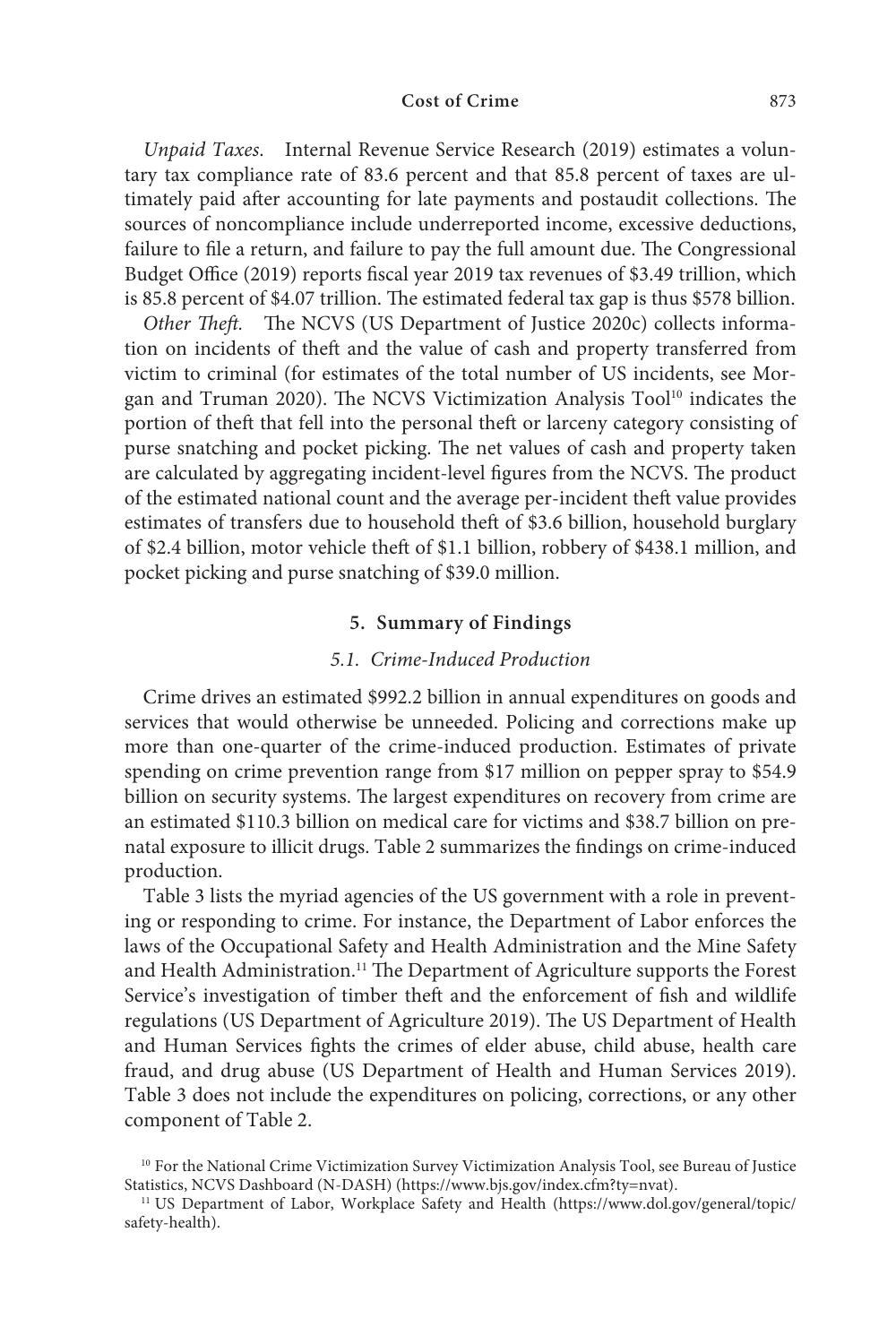|                                             | Cost         |
|---------------------------------------------|--------------|
| Product or Service                          | (\$Millions) |
| Police protection                           | 153,009      |
| Drug trafficking                            | 151,256      |
| Malicious cyber activity                    | 116,649      |
| Medical care for victims                    | 110,339      |
| Corrections                                 | 95,045       |
| Federal agencies                            | 74,931       |
| Security systems                            | 54,856       |
| State and local judicial and legal services | 51,891       |
| Prenatal exposure to cocaine and heroin     | 38,663       |
| Security guards and patrol services         | 30,629       |
| Punishment cost to family and community     | 30,075       |
| Federal drug control programs               | 21,883       |
| Safety lighting                             | 14,089       |
| Small arms and small arms ammunition        | 10,741       |
| Locks, safes, vaults, and locksmiths        | 10,528       |
| Driving under the influence costs to driver | 9,186        |
| Recovery from vandalism or graffiti         | 6,721        |
| Protective fences                           | 3,529        |
| Investigation services                      | 3,138        |
| Armored-car services                        | 2,542        |
| Replacements due to arson and other crimes  | 1,239        |
| Cybercrime and identity theft insurance     | 1,219        |
| Mothers against Drunk Driving               | 38           |
| Nonlethal personal defense products         | 17           |
| Total                                       | 992,213      |

**Table 2 Crime-Induced Production**

#### 5.2. Opportunity Costs

Despite their absence from early crime-cost studies, opportunity costs are a major component of crime's burden on society. Table 4 provides estimates of the value of time individuals commit to protecting assets and communities and the value of workdays lost due to crime. Representing the largest lost opportunity is the \$307.9 billion in forgone lifetime earnings for criminals and their families due to the stigma of incarceration, inferior social networks, and lower levels of marriage and human capital.

# 5.3. The Value of Risks to Life and Health

The single largest burden of crime is the estimated value of crime-related risks to life. The estimates are extrapolations of the values of small risks of death to unknown victims, which is the reality of crime's threat looking forward. The VSL should not be interpreted as the full price society would pay for the return of known crime victims, nor is it the amount individuals would pay to avoid a cer-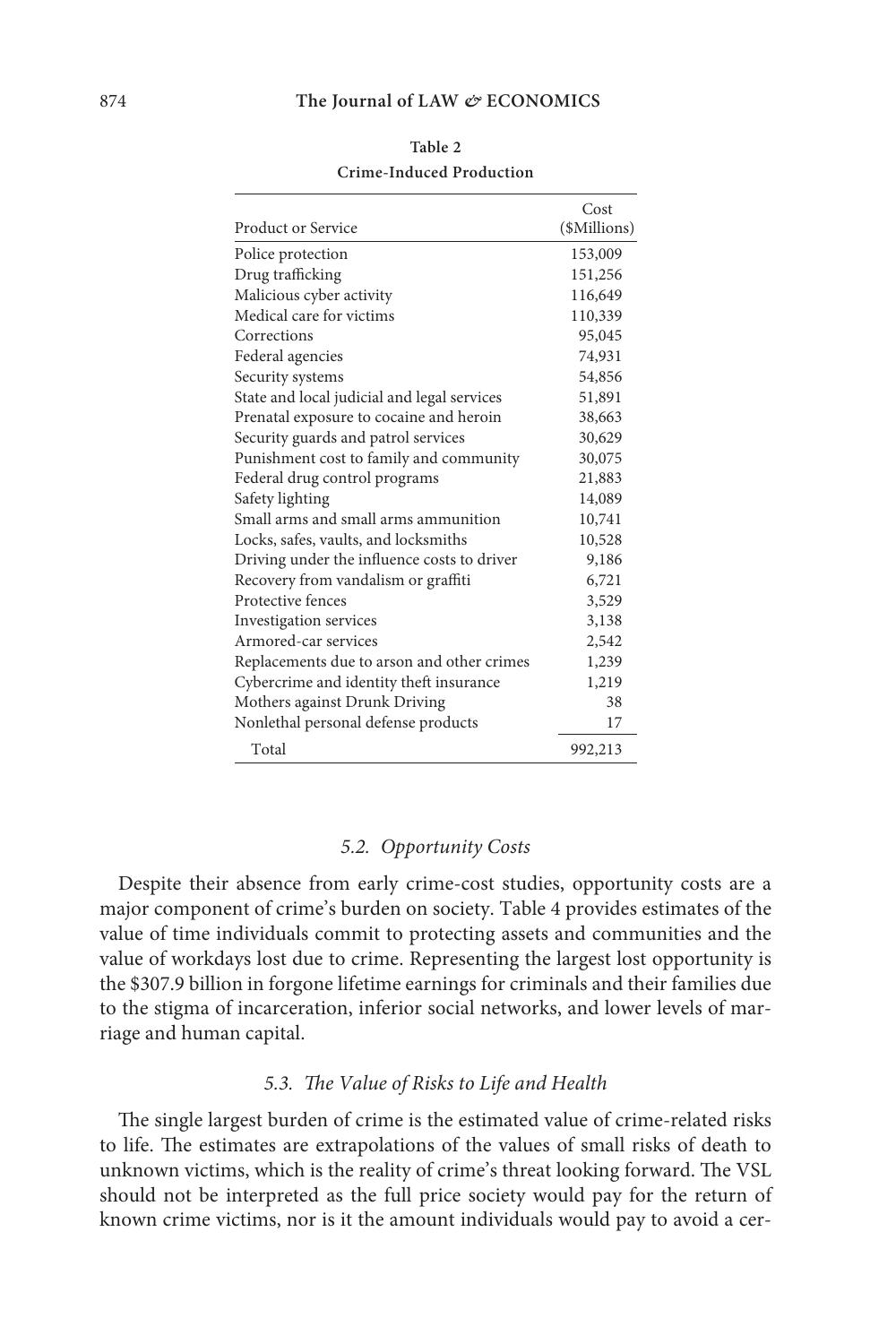|                                                                     | Cost<br>(\$Millions) |
|---------------------------------------------------------------------|----------------------|
| Department of Agriculture:                                          |                      |
| Forest Service Law Enforcement Operations                           | 129                  |
| Office of the Inspector General                                     | 98                   |
| Animal and Plant Health Regulatory Enforcement                      | 16                   |
| Department of Commerce:                                             |                      |
| National Marine Fisheries Service                                   | 54                   |
| Bureau of Industry and Security                                     | 52                   |
| National Oceanic and Atmospheric Administration Mission Support     | 15                   |
| Department of Defense Army Corps of Engineers, Civil                | 10                   |
| Department of Health and Human Services:                            |                      |
| Administration for Children and Families                            | 4,173                |
| Health Care Fraud and Abuse Control                                 | 2,202                |
| Child abuse                                                         | 158                  |
| Elder abuse                                                         | 5                    |
| Department of Homeland Security:                                    |                      |
| Customs and Border Protection                                       | 20,850               |
| Immigration and Customs Enforcement                                 | 9,309                |
| Coast Guard                                                         | 6,625                |
| Secret Service                                                      | 2,574                |
| Department of the Interior Regulation and Law Enforcement           | 214                  |
| Department of Justice:                                              |                      |
| Federal Bureau of Investigation                                     | 9,112                |
| US Marshals Service                                                 | 3,256                |
| <b>US Attorneys</b>                                                 | 2,255                |
| Bureau of Alcohol, Tobacco, and Firearms                            | 1,368                |
| Organized Crime and Drug Enforcement Task Forces                    | 718                  |
| Offices of Justice Programs                                         | 592                  |
| All other                                                           | 862                  |
| Department of Labor:                                                |                      |
| Occupational Safety and Health Administration                       | 558                  |
| Enforcement of Federal Mine Safety and Health Act                   | 253                  |
| Employee Benefits Security Administration                           | 194                  |
| Legal services                                                      | 136                  |
| Civil rights                                                        | 7                    |
| Department of Transportation:                                       |                      |
| Federal Motor Carriers Safety Administration                        | 424                  |
| Pipeline and Hazardous Materials Safety Administration              | 273                  |
| National Highway Traffic Safety Administration                      | 105                  |
| Office of Inspector General                                         | 93                   |
| Federal Aviation Administration                                     | 34                   |
| Federal Railroad Administration                                     | 1.2                  |
| St. Lawrence Seaway Development Corporation                         | $\cdot$              |
| Department of the Treasury:                                         |                      |
| Treasury Department and Internal Revenue Service inspectors General | 243                  |
| Financial Crimes Enforcement Network                                | 128                  |
| Internal Revenue Service                                            | 60                   |
| Transportation Security Administration                              | 3,521                |
| Federal Emergency Management Agency                                 | 2,498                |
| Securities and Exchange Commission                                  | 973                  |
| Equal Employment Opportunity Commission                             | 351                  |
| National Labor Relations Board                                      | 192                  |
| Federal Trade Commission                                            | 166                  |
|                                                                     | 70                   |
| Federal Communications Commission<br>Nuclear Regulatory Commission  | 2                    |
|                                                                     |                      |
| Total                                                               | 74,931               |

# **Table 3 Anticrime Components of Federal Agency Budgets**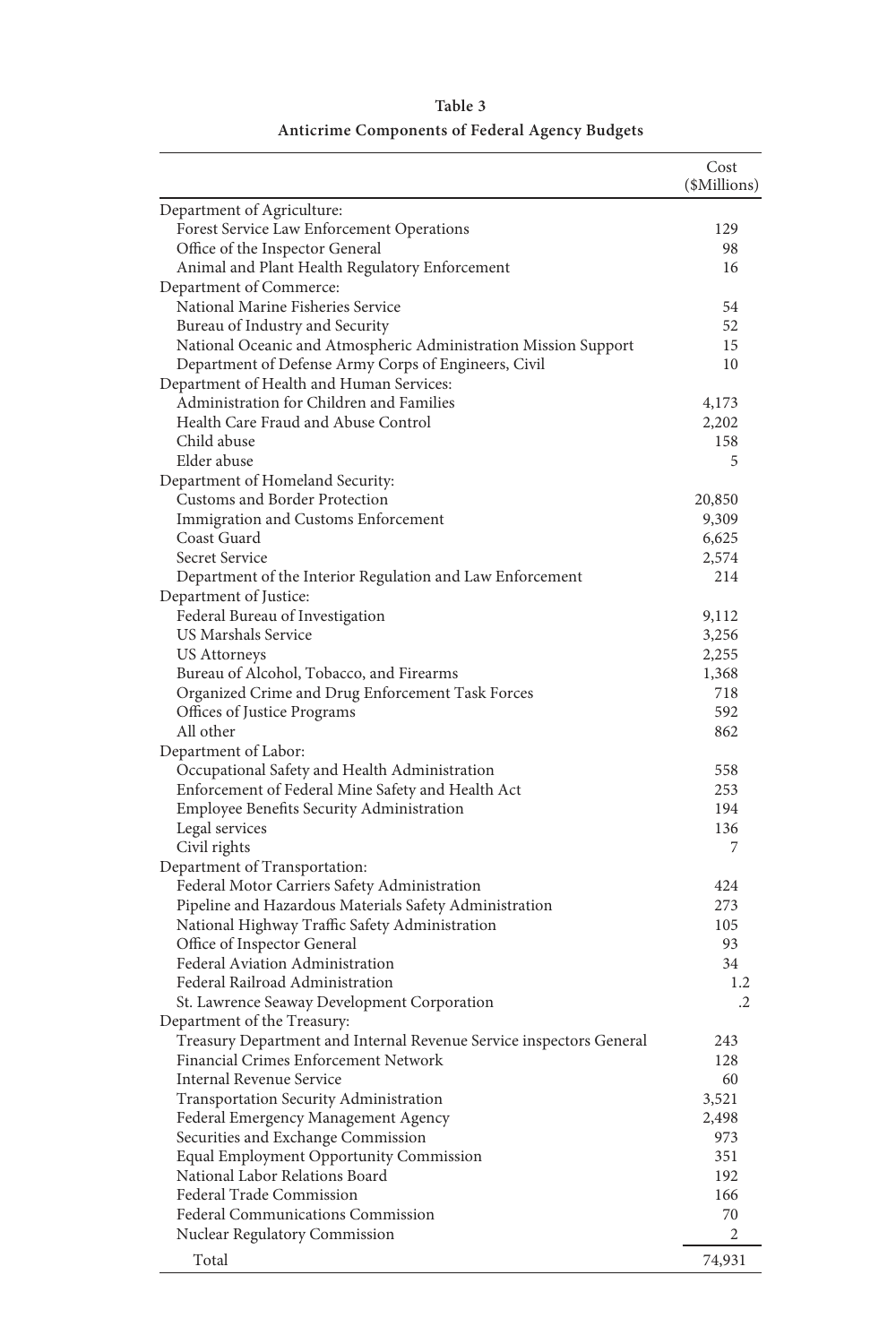|                                              | Cost<br>(\$Millions) |
|----------------------------------------------|----------------------|
| Opportunity costs:                           |                      |
| Incarceration costs to family and community  | 307,950              |
| Time spent securing assets                   | 294,624              |
| Criminals' lost workdays:                    |                      |
| In prison                                    | 93,752               |
| Planning and executing crimes                | 3,281                |
| Victims' lost workdays                       | 3,108                |
| Time spent on neighborhood watches           | 2,651                |
| Total                                        | 705,365              |
| Value of risks to life and health:           |                      |
| Value of lost life                           | 921,304-1,987,559    |
| Value of injuries                            | 237,140              |
| Total                                        | 1,158,444-2,224,739  |
| Transfers:                                   |                      |
| Occupational fraud                           | 1,080,469            |
| Unpaid taxes                                 | 577,761              |
| Health insurance fraud                       | 114,815              |
| Other insurance fraud                        | 44,914               |
| Shoplifting                                  | 22,709               |
| Business burglary                            | 3,797                |
| Personal theft                               | 3,635                |
| Household burglary                           | 2,407                |
| Motor-vehicle theft                          | 1,138                |
| Telemarketing fraud                          | 497                  |
| Coupon fraud                                 | 454                  |
| Robbery, purse snatching, and pocket picking | 477                  |
| Mail fraud                                   | 51                   |
| Total                                        | 1,853,124            |
| Total value of losses                        | 3,716,933-4,783,227  |

| ۰, |  |
|----|--|
|----|--|

**The Value of Lost Opportunities, Health, and Money**

tain death. Table 4 shows that the estimated psychic cost of risks to life and health is \$1.2–\$2.2 trillion annually.

# 5.4. Transfers

The largest estimated transfers result from occupational fraud at \$1.1 trillion, unpaid taxes at \$577.8 billion, and health insurance fraud at \$114.8 billion. The classic crime of robbery results in a relatively small \$438.1 million in estimated transfers, and pocket picking and purse snatching cause another \$39.0 million worth of transfers. Section 3.4 explains that transfers may not impose a net burden on society, but the victims of these crimes bear a burden of \$1.9 trillion, as detailed in Table 4.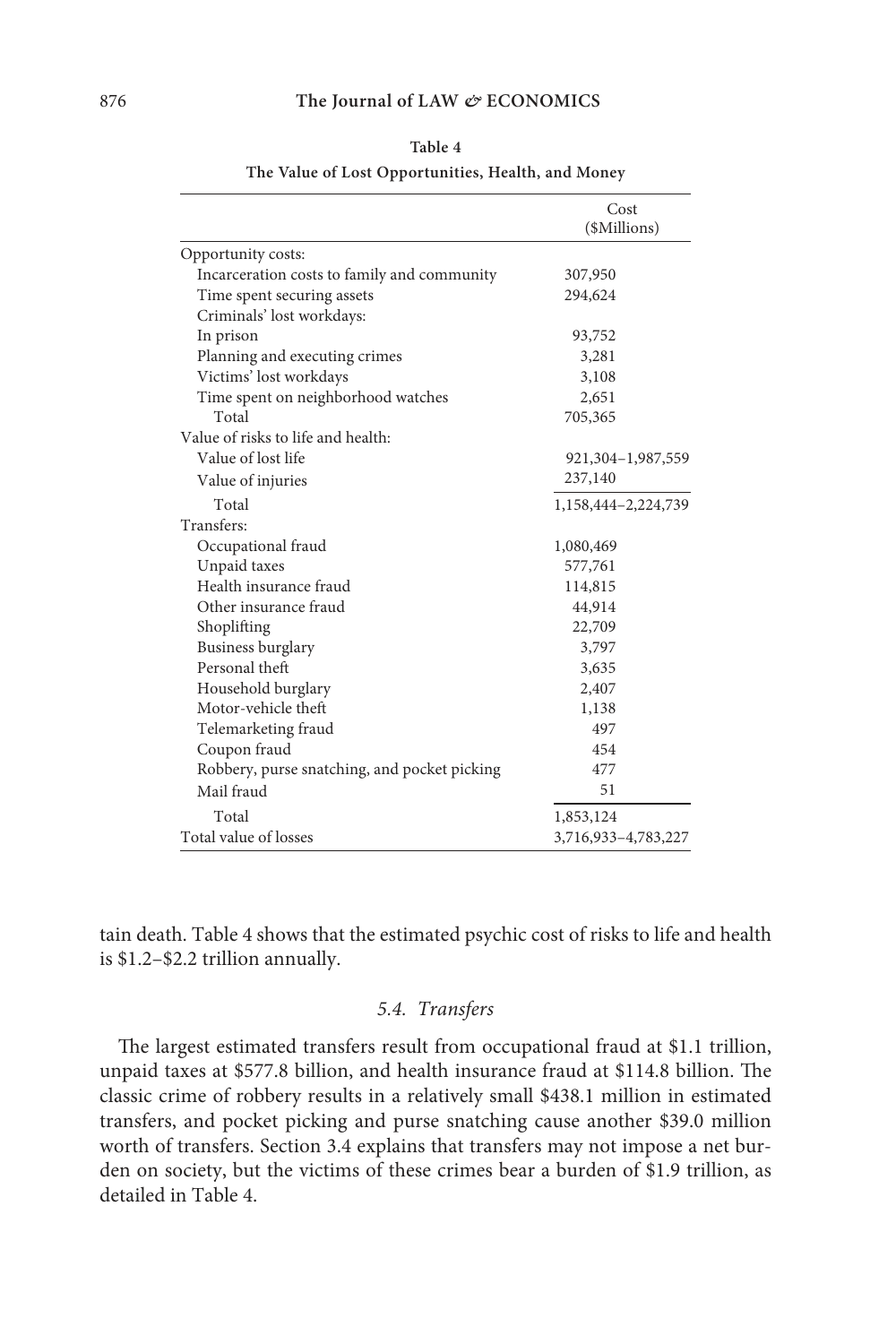|                          | Cost<br>(\$Billions) |
|--------------------------|----------------------|
| Crime-induced production | 992                  |
| Opportunity costs        | 705                  |
| Risks to life and health | 1,158-2,225          |
| Transfers                | 1,853                |
| Gross                    | 4,709-5,775          |
| Net of transfers         | 2,856-3,922          |
| Net per capita           | 8,607-11,820         |

**Table 5 The Total Cost of Crime**

# 5.5. The Aggregate Cost of Crime

 Table 5 shows the total cost of crime and its major components. The estimated gross annual cost of crime is \$4,709.1–\$5,775.4 billion. Net of transfers, the estimated cost is \$2,856.0–\$3,922.3 billion or \$8,607–\$11,820 per citizen. As a best point estimate in the range provided, the aggregate cost based on the mean biascorrected VSL (Viscusi 2015) is \$4,890.2 billion, or \$3,037.1 billion net of transfers. The net cost is \$9,152 per US citizen and \$23,156 for the average household, which represents 33.4 percent of median household income (Semega et al. 2020). The breakdown of the components allows readers to customize the findings as desired. The studies discussed in the literature review generally include transfers, which makes the gross cost estimate appropriate for the purpose of comparisons with similarly broad studies of the cost of crime. The relatively new components of opportunity costs and costs to the families of criminals can easily be removed to accommodate narrower conceptions of the cost of crime.

#### **6. Conclusions**

Crime exacts a toll on society far greater than its direct repercussions. An environment of crime and concomitant distrust prompts expenditures on prevention, recovery, justice, and corrections. Beyond asset transfers from victim to criminal, losses to crime comprise lives, health, fear, work, human capital, and time. The crime-induced production, opportunity costs, and psychic costs due to crime in the United States amount to an estimated annual loss valued at \$2.86–\$3.92 trillion, or \$4.71–\$5.78 trillion including transfers from victims to criminals. These costs are comparable to the \$3.83 trillion spent on health care (Centers for Medicare and Medicaid Services 2020) and the \$2.71 trillion spent on food and shelter (US Department of Labor 2020a) annually in the United States.

Measures of the cost of crime improve on counts of crimes by capturing the scale of offenses in each crime category. The aggregated cost of crime also captures substitutions between public and private expenditures on crime and tradeoffs between prevention costs and victimization costs. With further research, investigators could estimate the cost of crime periodically using the same approach.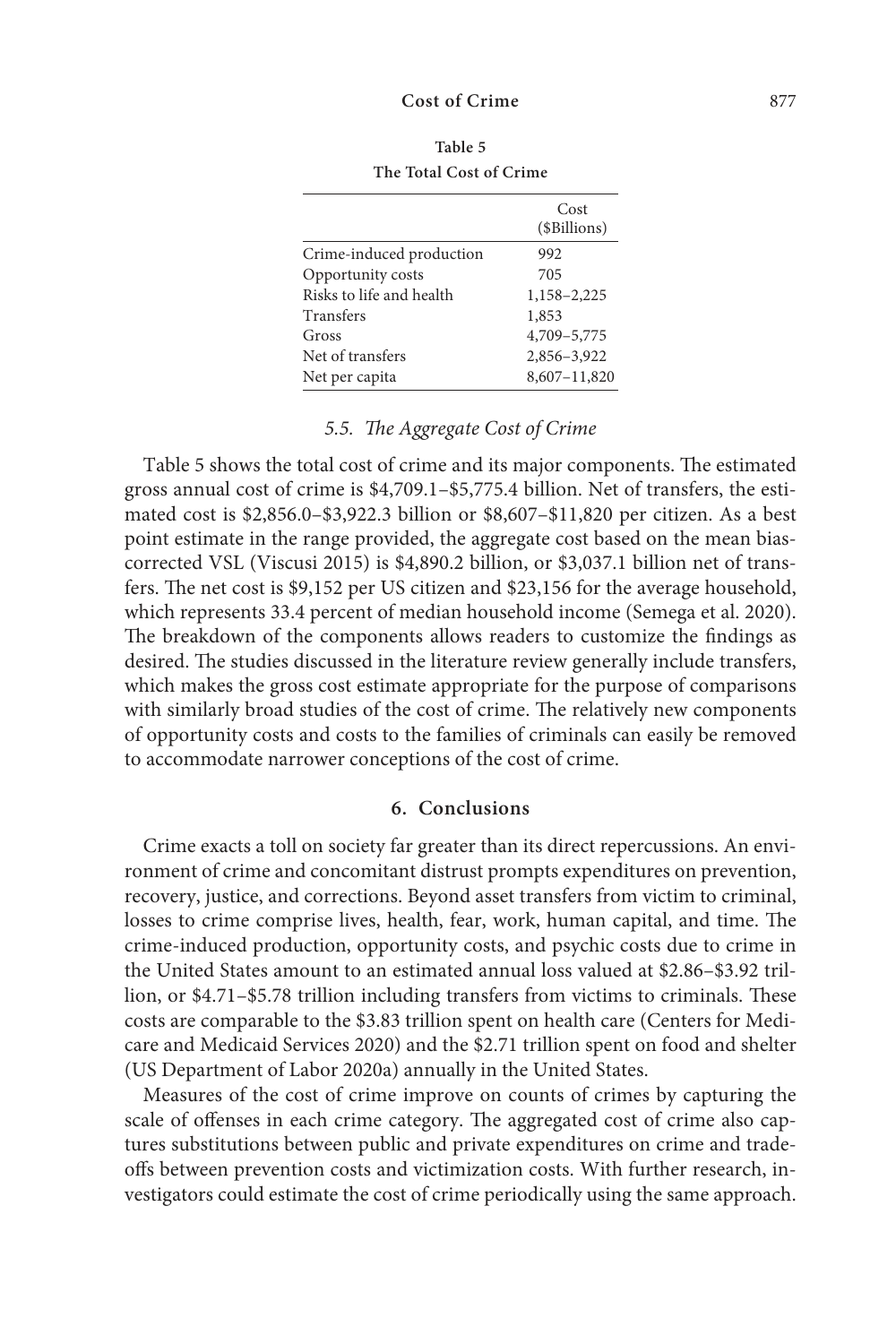The resulting time-series data would facilitate comparisons of crime's burden across time and inform related studies of the effectiveness of police and anticrime policies.

In a recent report on the cost of crime, the US GAO (2017) highlights the importance of estimating the cost of crime and identifies elements missing from past research. The US GAO calls for the inclusion of cybercrime, white-collar crime, direct estimates of government spending, and indirect costs of incarceration to offenders and their families. Those costs are included in the present study. The US GAO also notes interest in the costs of crimes committed by recidivating offenders, which are included here and broken down by Ostermann and Caplan (2016) and DeLisi and Gatling (2003). New elements that have not appeared in previous comprehensive studies of the cost of crime include the costs of premature deaths and suicides caused by incarceration, the rapes and sexual assaults taking place in prison, and the decreased postincarceration earnings of convicted criminals.

It should be clear that all counts of crimes and their costs are vulnerable to missing data. The values in the present study should not give the appearance of accuracy. Survey data were used when possible to capture some of the crimes not reported to police, but some estimates are based on reported crimes. Section 4 explains that many of the values are selected to be on the low end of available estimates. For these reasons, the findings in the present study are most likely conservative estimates of the total cost of crime.

The enormity of crime's cost adds relevance to the distribution of crime's burdens. Morgan and Truman (2020) provide a breakdown of crime rates by demographic characteristics. Rates of violent-crime victimization per 1,000 persons are the highest among the group that includes Pacific Islanders, American Indians, Alaska Natives, and persons with two or more races (66.3) and lowest for Asian Americans (7.5). Households with incomes less than \$25,000 per year experience 37.8 violent crimes per 1,000 people, while every other income level has a rate between 16.2 and 19.7. Women and men have similar rates of violent-crime victimization, 20.8 and 21.2, respectively, although women experience 88.6 percent of all reported rapes and sexual assaults. Rates of serious-crime victimization are highest for 18–24-year-olds (37.2) and lowest for those 65 and older (6.0). As the broader cost implications of crime come to light, added protection or assistance for groups with inordinate burdens may be justified.

The findings also indicate the portion of crime's burden borne by crime victims, taxpayers via the government's crime-related expenditures, criminals and their families, and citizens trying to avoid crime. Crime victims bear 58.3 percent of the cost of crime in the form of psychic costs, transfers to criminals, and the costs of recovery. Government expenditures, such as those on policing and corrections, amount to 19.9 percent of the total cost of crime. Criminals and their families internalize 13.0 percent of the cost of crime, largely because of the expenses of drug use, prenatal exposure to drugs, and losses associated with incar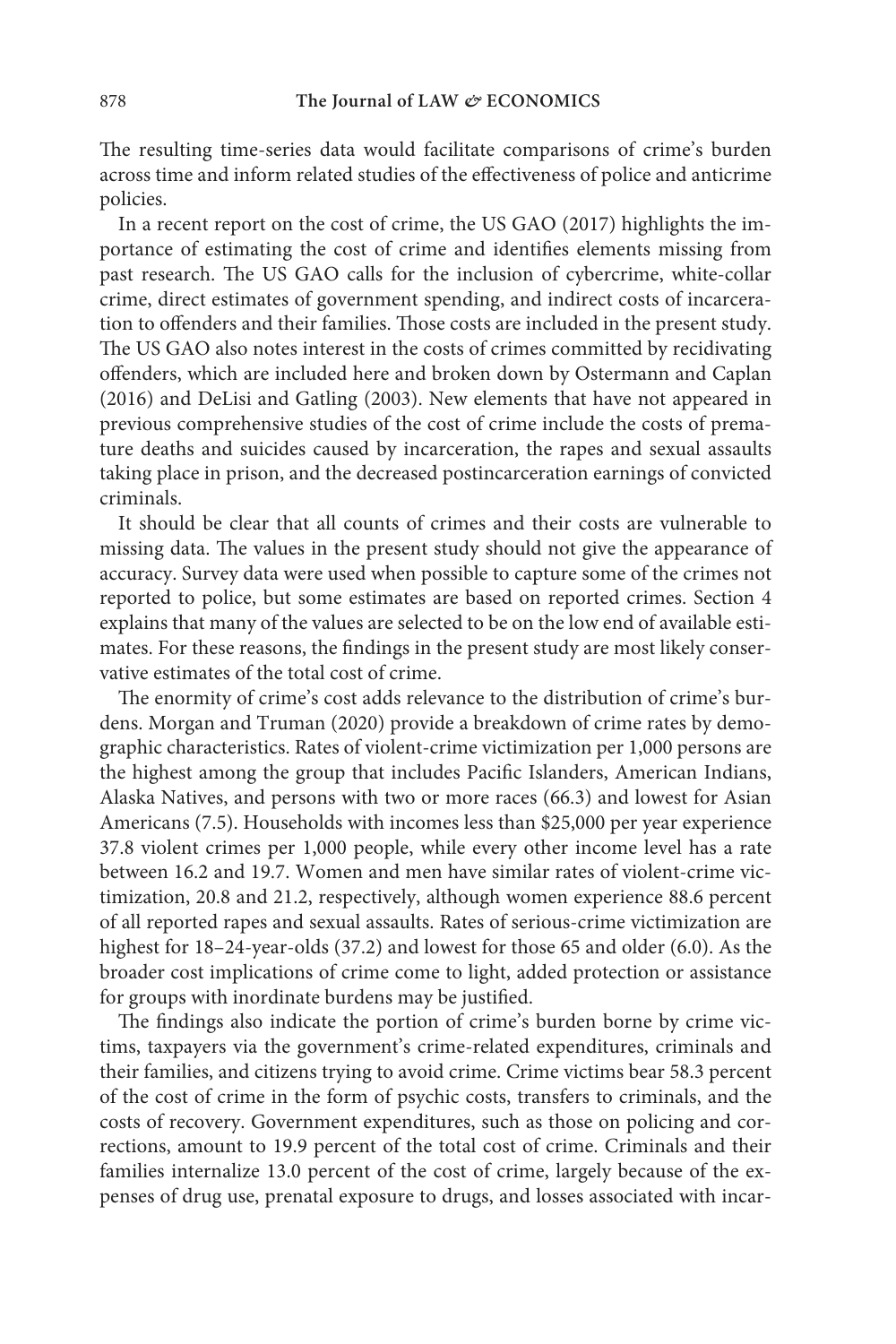ceration. Consumers shoulder the remaining 8.8 percent of the cost of crime by purchasing preventative goods and services and through the time lost to preventative measures.

The counts of most types of violent crimes and property crimes have followed a downward trend that began in the 1990s. Between 1995 and 2019, the number of violent-crime victimizations decreased from 10.02 million to 5.8 million, and the number of property-crime victimizations decreased from 29.5 million to 12.8 million (Truman 2011; Morgan and Truman 2020). The scales of these crimes have not always changed in proportion to the counts, nor have they always changed in the same direction. This highlights the importance of measuring crime with costs rather than counts. For example, as the percentage of consumers victimized by identity fraud fell from 5.7 percent in 2018 to 5.1 percent in 2019, losses due to identity fraud increased from \$15.1 billion to \$17.0 billion (Tedder and Buzzard 2020). And as the number of intentionally set fires on industrial properties decreased by 21.3 percent between 2018 and 2019, the average cost of those crimes increased from \$103,258 to \$191,929 (US Department of Justice 2019b, 2020b).

Comparisons of the overall cost of crime over time are necessarily rough because the coverage of crime-cost studies has evolved as discussed in Section 2. Differences among the studies are compounded by changes in the availability of data and advancements in the methods used to estimate particular costs. With that caveat, it is possible to compare the cost estimates for components of crime common to this study and two procedurally similar studies (Anderson 1999, 2012) of costs in the 1990s and the 2000s. These studies do not target a particular year, but the estimates are based largely on data collected near the end of the preceding decades. Since the 1990s, the estimated cost of transfers increased 93 percent, with an 83 percent increase between the 1990s and the 2000s and a 6 percent increase between the 2000s and the 2010s. Increases in occupational fraud and unpaid taxes make up the largest shares of those increases. Between the 1990s and the 2010s, expenditures on crime-induced production increased 53 percent, with the cost of policing up 104 percent. Opportunity costs increased 91 percent over the same period for reasons that include the growing popularity of electronic devices that users unlock frequently as discussed in Section 4.2. Psychic costs increased 45 percent over the past 2 decades, partly because of a near doubling of deaths caused by illegal drugs.

This research addresses the stated need of Congress for improved clarity on the cost of crime (US GAO 2017). Only with a better understanding of crime's hidden costs can policy makers properly evaluate proposals for innovative approaches to policing, corrections, and crime prevention. The scale of losses to criminal malfeasance and the far-reaching repercussions of crime also reveal the value of efforts by leaders, educators, parents, and other role models to elevate the conduct of humanity.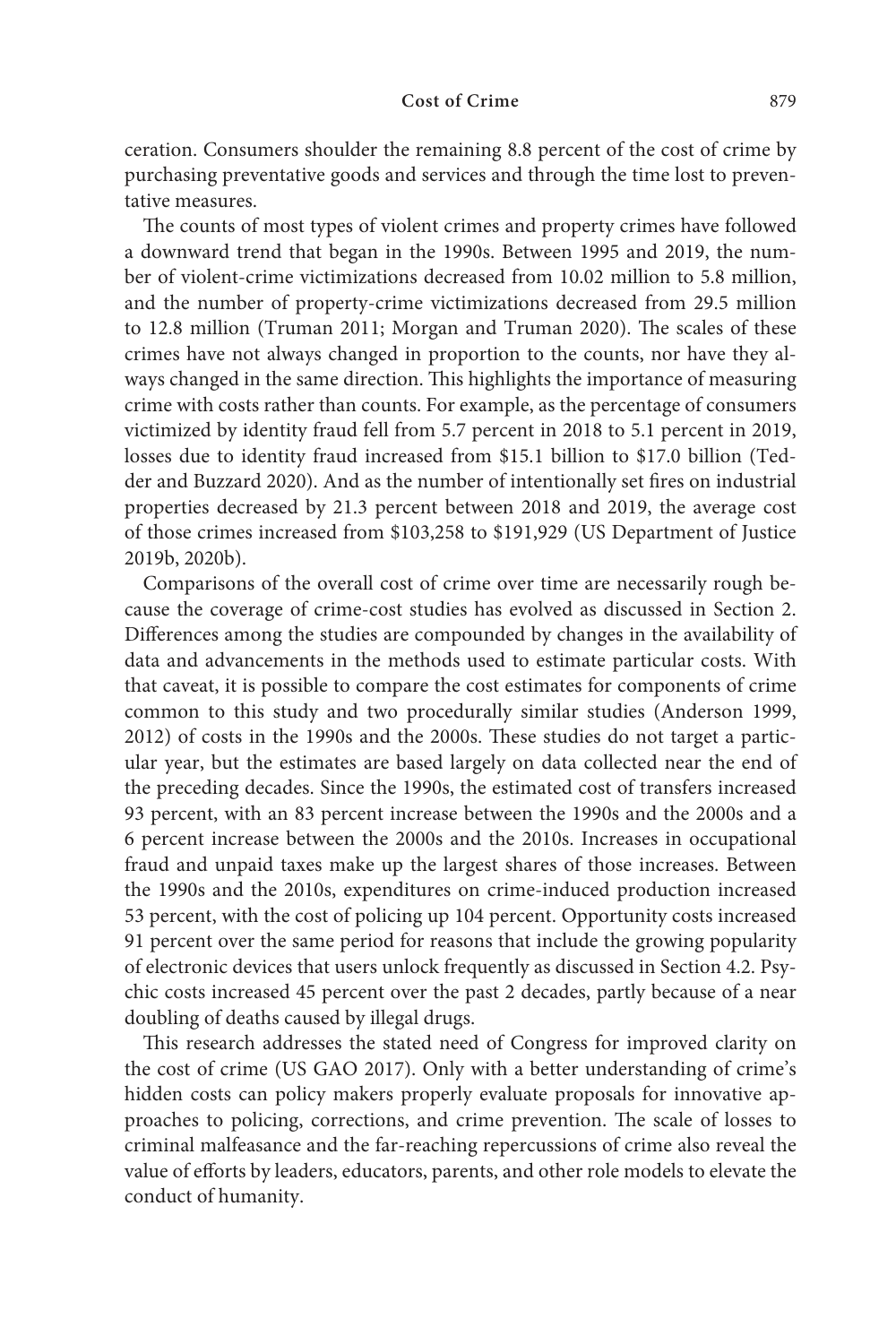# **References**

- Anderson, David A. 1999. The Aggregate Burden of Crime. Journal of Law and Economics 42:611–42.
	- ———. 2012. The Cost of Crime. Foundations and Trends in Microeconomics 7:209–65.

- Appriss Retail. 2019. Customer Returns in the Retail Industry 2019. Report No. AR3019. Irvine, CA: Appriss Retail. https://appriss.com/retail/wp-content/uploads/ sites/4/2020/01/AR3019-2019-Customer-Returns-in-the-Retail-Industry.pdf.
- Asurion. 2019. Americans Check Their Phones 96 Times a Day. Asurion.com, November 21. https://www.asurion.com/about/press-releases/americans-check-their-phones-96-times -a-day/.
- Atkinson, Giles, Andrew Healey, and Susana Mourato. 2005. Valuing the Costs of Violent Crime: A Stated Preference Approach. Oxford Economic Papers 57:559–85.
- Bair, Asatar P. 2008. Prison Labor in the United States: An Economic Analysis. New York: Routledge.
- Beck, Allen J., Marcus Berzofsky, Rachel Caspar, and Christopher Krebs. 2014. Sexual Victimization in Prisons and Jails Reported by Inmates, 2011–12: Update. Report No. NCJ 241399. Washington, DC: Bureau of Justice Statistics. https://www.bjs.gov/index.cfm ?iid=4654&ty=pbdetail.
- Campbell, Richard. 2017. Intentional Fires. Quincy, MA: National Fire Protection Association. https://www.nfpa.org/-/media/Files/News-and-Research/Fire-statistics-and -reports/US-Fire-Problem/Fire-causes/osintentional.pdf.
- CDC (Centers for Disease Control and Prevention). 2020a. HIV Basics: Basic Statistics. CDC.gov. https://www.cdc.gov/hiv/basics/statistics.html.

- Centers for Medicare and Medicaid Services. 2020. NHE Fact Sheet. CMS.gov. https:// www.cms.gov/Research-Statistics-Data-and-Systems/Statistics-Trends-and-Reports/ NationalHealthExpendData/NHE-Fact-Sheet.
- Centre for Industrial Studies. 2019. The World Market for Outdoor Lighting. Milan: Centre for Industrial Studies. https://www.lighting.csilmilano.com/report/the-world-market -for-outdoor-lighting-fixtures-0058646.html.
- Chalfin, Aaron. 2015. Economic Costs of Crime. Pp. 2:1–12 in The Encyclopedia of Crime and Punishment, edited by W. G. Jennings. Hoboken, NJ: John Wiley & Sons.
- Cohen, Mark A. 1990. A Note on the Cost of Crime to Victims. Urban Studies 27:139–46. - 2005. The Costs of Crime and Justice. New York: Routledge.
	- ———. 2010. Valuing Crime Control Benefits Using Stated Preference Approaches. Pp. 73–118 in Cost-Benefit Analysis and Crime Control, edited by John K. Roman, Terence Dunworth, and Kevin Marsh. Washington, DC: Urban Institute Press.
- 2015. Willingness to Pay to Reduce White-Collar and Corporate Crime. Journal of Benefit-Cost Analysis 6:305–24.
- Cohen, Mark A., Ted R. Miller, and Shelli B. Rossman. 1994. The Costs and Consequences of Violent Behavior in the United States. Pp. 4:67–166 in Understanding and Preventing Violence, edited by Albert J. Reiss Jr. and Jeffrey A. Roth. Washington, DC: National Academy Press.
- Cohen, Mark A., Roland T. Rust, Sara Steen, and Simon T. Tidd. 2004. Willingness-to-Pay

<sup>- 2019.</sup> Environmental Economics and Natural Resource Management. 5th ed. New York: Routledge.

<sup>———</sup>. 2020b. HIV and Injection Drug Use. CDC.gov. https://www.cdc.gov/hiv/basics/ hiv-transmission/injection-drug-use.html.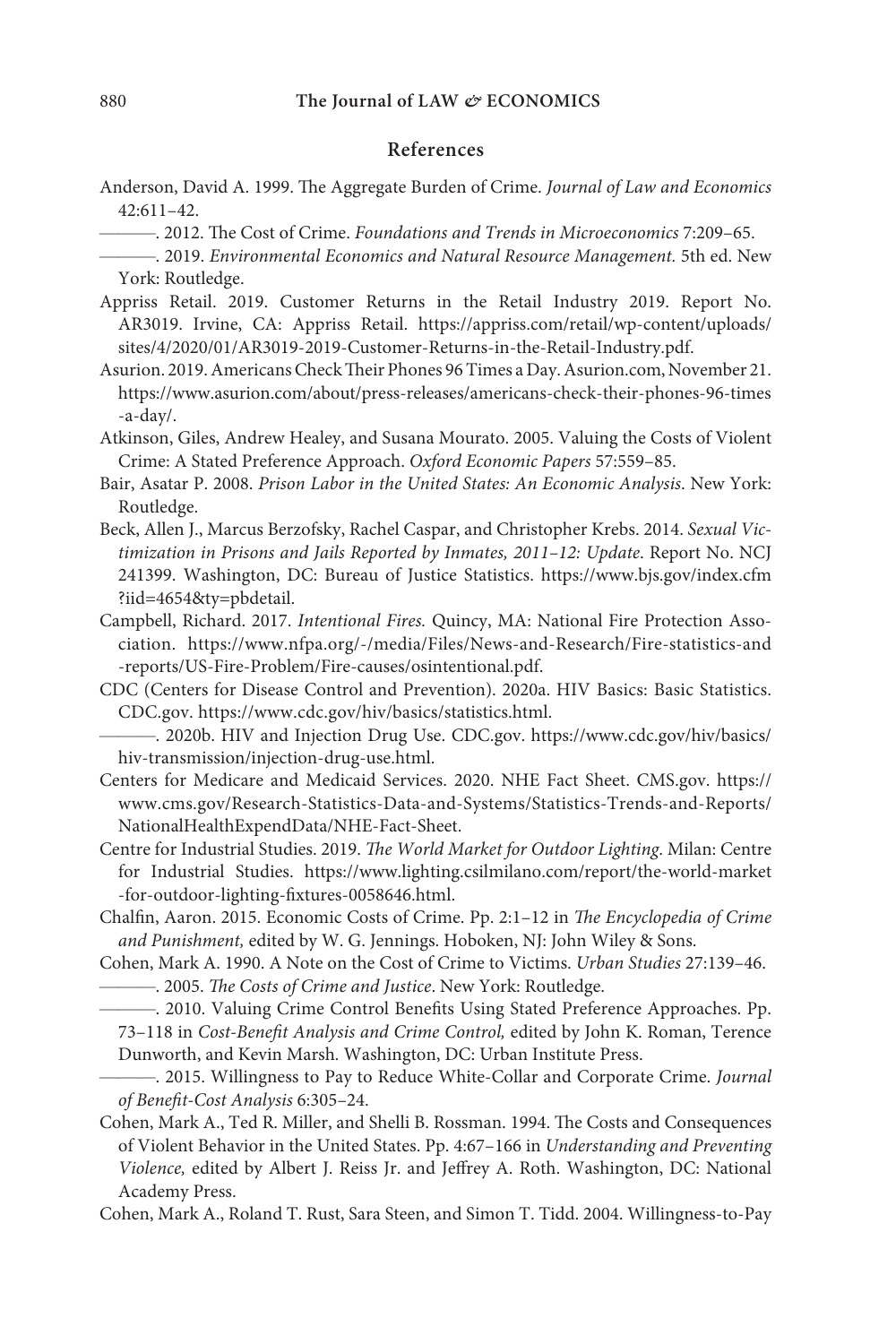for Crime Control Programs. Criminology 42:89–110.

- Collins, Sara. 1994. Cost of Crime: 674 Billion. U.S. News and World Report, January 17, p. 40.
- Congressional Budget Office. 2019. Monthly Budget Review: Summary for Fiscal Year 2019. Publication No. 55824. Washington, DC: Congressional Budget Office. https:// www.cbo.gov/publication/55824.
- DeLisi, Matt, and Jewel Gatling. 2003. Who Pays for a Life of Crime? An Empirical Assessment of the Assorted Victimization Costs Posed by Career Criminals. Criminal Justice Studies 16:283–93.
- DeLisi, Matt, Anna Kosloski, Molly Sween, Emily Hachmeister, Matt Moore, and Alan Drury. 2010. Murder by Numbers: Monetary Costs Imposed by a Sample of Homicide Offenders. Journal of Forensic Psychiatry and Psychology 21:501–13.
- Domínguez, Patricio, and Steven Raphael. 2015. The Role of the Cost-of-Crime Literature in Bridging the Gap between Social Science Research and Policy Making. Criminology and Public Policy 14:589–632.
- Enerdata. 2020. Global Energy Statistical Yearbook 2020. Electricity Domestic Consumption. http://web.archive.org/web/20201201074624/https://yearbook.enerdata.net/electricity/ electricity-domestic-consumption-data.html.
- Executive Office of the President. 2018. Council of Economic Advisors. The Cost of Malicious Cyber Activity to the U.S. Economy. Washington, DC: Executive Office of the President.
- ———. 2019. Office of National Drug Control Policy. National Drug Control Strategy: FY 2020 Budget and Performance Summary. Washington, DC: Executive Office of the President.
- Federal Trade Commission. 2020. Consumer Sentinel Network Data Book 2019. Washington, DC: Federal Trade Commission. https://www.ftc.gov/system/files/documents/ reports/consumer-sentinel-network-data-book-2019/consumer\_sentinel\_network data\_book\_2019.pdf.
- Forter. 2020. Forter Fraud Attack Index. 8th ed. New York: Forter. https://l.forter.com/ hubfs/-%20White%20Papers/Forter-Fraud-Attack-Index-Eighth-Edition.pdf.
- Gallin, Luke. 2020. US Cyber Insurance Market's Loss Ratio Up 10% on Claims Frequency: Aon. Reinsurance News, June 17. https://www.reinsurancene.ws/us-cyber-insurance -markets-loss-ratio-up-10-on-claims-frequency-aon/.
- Gray, Charles M. 1979. The Costs of Crime. Beverly Hills, CA: Sage.
- Hall, Zac. 2017. IPhone X Face ID versus Touch ID—Which Is Faster? 9to5Mac, November 1. https://9to5mac.com/2017/11/01/face-id-versus-touch-id-speed/.
- Hamilton, Brady E., Joyce A. Martin, and Michelle J. K. Osterman. 2020. Births: Provisional Data for 2019. Vital Statistics Rapid Release No. 8. Hyattsville, MD: National Center for Health Statistics. https://www.cdc.gov/nchs/data/vsrr/vsrr-8-508.pdf.
- Hedegaard, Holly, Arialdi M. Miniño, and Margaret Warner. 2020. Drug Overdose Deaths in the United States, 1999–2018. NCHS Data Brief No. 356. Hyattsville, MD: National Center for Health Statistics. https://www.cdc.gov/nchs/products/databriefs/db356.htm.
- Hyland, Shelley S. 2019. Justice Expenditure and Employment Extracts, 2016: Preliminary. Report No. NJS 254126. Washington, DC: US Bureau of Justice Statistics. https://www .bjs.gov/index.cfm?ty=pbdetail&iid=6728.
- IBISWorld. 2020a. Door Lock and Lockset Manufacturing Industry in the US: Market Research Report. https://www.ibisworld.com/united-states/market-research-reports/door -lock-lockset-manufacturing-industry/.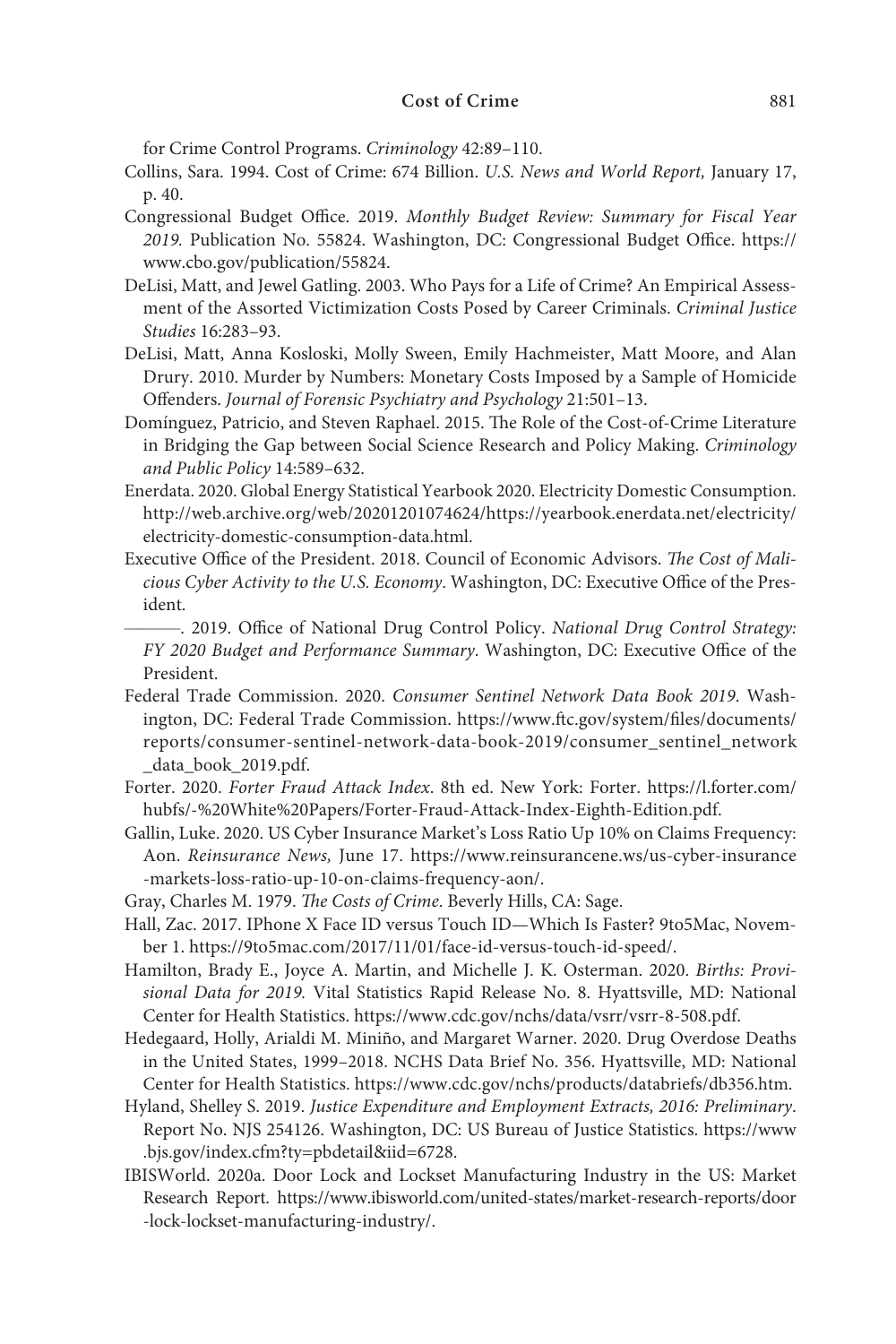———. 2020b. Fence Construction Industry in the US. New York: IBISWorld. https:// www.ibisworld.com/united-states/market-research-reports/fence-construction-industry/.

———. 2020c. Safe and Vault Manufacturing in the U.S.: Market Research Report. New York: IBISWorld. https://www.ibisworld.com/united-states/market-research-reports/ safe-vault-manufacturing-industry/.

- Internal Revenue Service Research. 2019. Federal Tax Compliance Research: Tax Gap Estimates for Tax Years 2011–2013. Publication No. 1415 (Rev. 9-2019). Washington, DC: Internal Revenue Service. https://www.irs.gov/pub/irs-pdf/p1415.pdf.
- James, Nathan. 2015. Offender Reentry: Correctional Statistics, Reintegration into the Community, and Recidivism. Report No. RL34287. Washington, DC: Congressional Research Service. https://fas.org/sgp/crs/misc/RL34287.pdf.
- Kalotra, Christopher J. 2002. Estimated Costs Related to the Birth of a Drug and/or Alcohol Exposed Baby. Report No. NCJ 214790. Washington, DC: US Department of Justice.
- Kang-Brown, Jacob, Oliver Hinds, Eital Schattner-Elmaleh, and James Wallace-Lee. 2019. People in Jail in 2019. New York: Vera Institute of Justice. https://www.vera.org/downloads/ publications/people-in-jail-in-2019.pdf.
- Klaus, Patsy A. 1994. The Costs of Crime to Victims. Crime Data Brief. Report No. NCJ-145865. Washington, DC: US Department of Justice.
- ———. 2007. Crime and the Nation's Households, 2005. Report No. NCJ 217198. Washington, DC: US Department of Justice.
- Mace Security International. 2020. Consolidated Financial Statements and Independent Auditors' Report. Cleveland: Mace Security International. http://corp.mace.com/ wp-content/uploads/2020/02/Mace-12-31-19-Financial-Statements-and-Notes-final-2 -26-20-for-posting.pdf.
- Maruschak, Laura M., and Todd D. Minton. 2020. Correctional Populations in the United States, 2017–2018. Bulletin No. NCJ 252157. Washington, DC: US Bureau of Justice Statistics. https://www.bjs.gov/content/pub/pdf/cpus1718.pdf.
- McCollister, Kathryn E., Michael T. French, and Hai Fang. 2010. The Cost of Crime to Society: New Crime-Specific Estimates for Policy and Program Evaluation. Drug and Alcohol Dependence 108:98–109.
- McLaughlin, Michael, Carrie Pettus-Davis, Derek Brown, Chris Veeh, and Tanya Renn. 2016. The Economic Burden of Incarceration in the United States. Working Paper No. IJRD-072016. Institute for Justice Research and Development, Tallahassee. https://ijrd .csw.fsu.edu/sites/g/files/upcbnu1766/files/media/images/publication\_pdfs/Economic Burden\_of\_Incarceration\_IJRD072016\_0\_0.pdf.
- Midgette, Gregory, Steven Davenport, Jonathan P. Caulkins, and Beau Kilmer. 2019. What America's Users Spend on Illegal Drugs, 2006–2016. Santa Monica, CA: RAND Corporation.
- Miller, Ted R., Mark A. Cohen, and Delia Hendrie. 2017. Noneconomic Damages due to Physical and Sexual Assault: Estimates from Civil Jury Awards. Forensic Science and Criminology 2:1–10.
- Miller, Ted R., Mark A. Cohen, and Brian Wiersema. 1996. Victim Costs and Consequences: A New Look. Report No. NJC 155282. Washington, DC: National Institute of Justice. https://www.ncjrs.gov/pdffiles/victcost.pdf.
- Morgan, Rachel E., and Jennifer L. Truman. 2020. Criminal Victimization, 2019. Bulletin No. NCJ 255113. Washington, DC: US Bureau of Justice Statistics. https://www.bjs.gov/ content/pub/pdf/cv19.pdf.
- Mothers against Drunk Driving. 2018. Independent Auditor's Reports and Financial State-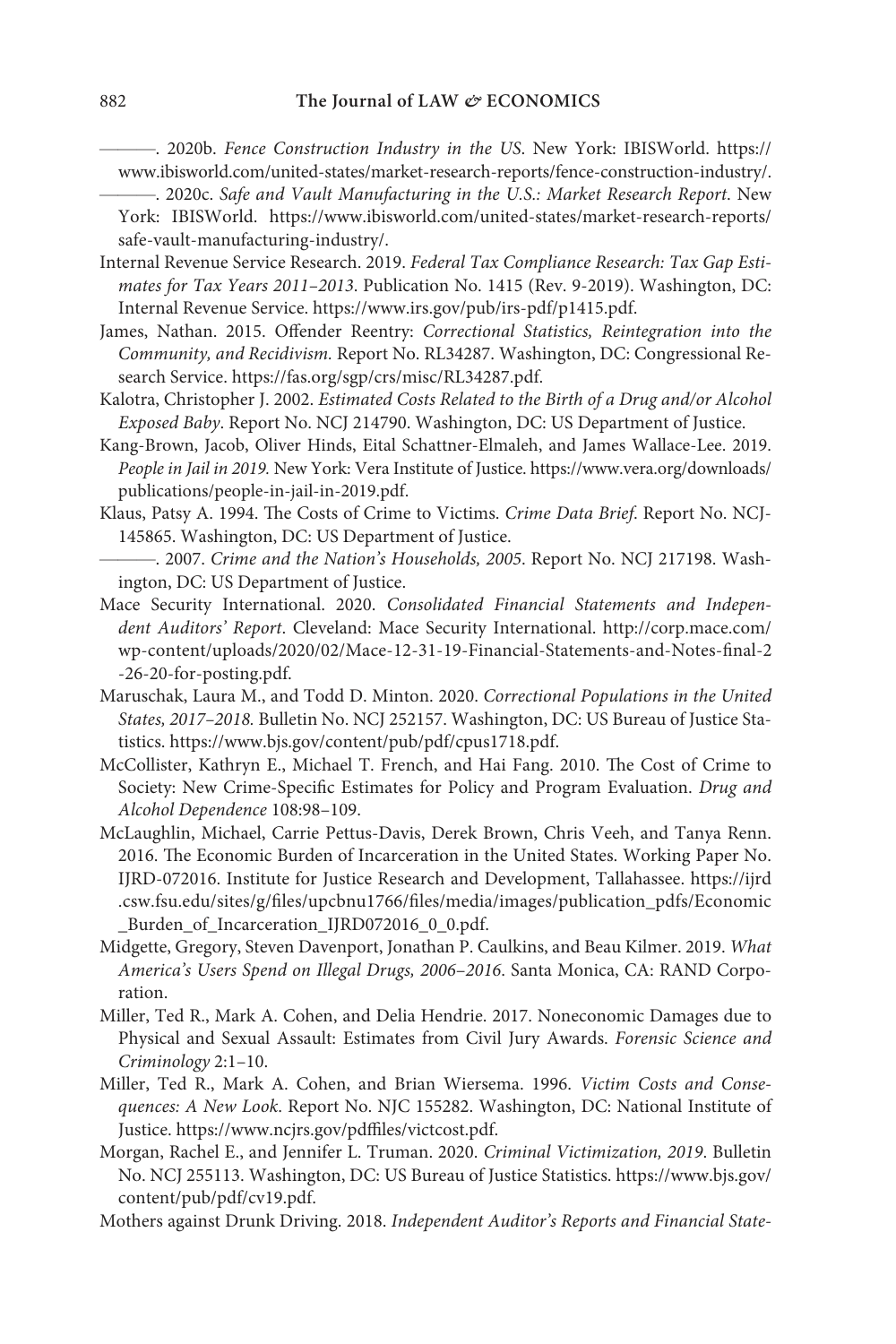ments. December 31. Irving, TX: Mothers against Drunk Driving. https://www.madd .org/wp-content/uploads/2019/07/MADD-18-FS.pdf.

- National Association of Citizens on Patrol. 2005. What Are Citizens On Patrol? http:// web.archive.org/web/20051218070548/https://www.nacop.org/whatarecop.htm.
- National Commission on Law Observance and Enforcement. 1931. Report on the Cost of Crime. Wickersham Commission Report No. 12. Washington, DC: Government Printing Office. https://catalog.hathitrust.org/Record/102742639.
- National Retail Federation. 2018. 2018 National Retail Security Survey. Washington, DC: National Retail Federation. https://cdn.nrf.com/sites/default/files/2018-10/NRF -NRSS-Industry-Research-Survey-2018.pdf.

———. 2020. 2020 National Retail Security Survey. Washington, DC: National Retail Federation. https://cdn.nrf.com/sites/default/files/2020-07/RS-105905\_2020\_National RetailSecuritySurvey.pdf.

- National Safety Council. 2020. Motor Vehicle Deaths Estimated to Have Dropped 2% in 2019. NSC.org, February 20. https://www.nsc.org/newsroom/motor-vehicle-deaths -estimated-to-have-dropped-2-i.
- NoGraf Network. 2005. Graffiti Cost Survey. Kennewick, WA: NoGraf Network. https:// www.nograffiti.com/images/survey.pdf.
- Ostermann, Michael, and Joel M. Caplan. 2016. How Much Do the Crimes Committed by Released Inmates Cost? Crime and Delinquency 62:563–91.
- Perry, Steven W. 2008. Justice Expenditure and Employment Extracts, 2006 (computer file). Washington, DC: Bureau of Justice Statistics. https://www.bjs.gov/index.cfm ?ty=pbdetail&iid=1022.
- Pew Research Center. 2019. Internet and Tech, Mobile Fact Sheet. June 12. https://web. archive.org/web/20191231005432/https://www.pewresearch.org/internet/fact-sheet/ mobile/.
- Philipson, Tomas J., and Richard A. Posner. 1996. The Economic Epidemiology of Crime. Journal of Law and Economics 39:405–33.
- Pope, Devin G., and Jaren C. Pope. 2012. Crime and Property Values: Evidence from the 1990s Crime Drop. Regional Science and Urban Economics 42:177–88. President's Commission on Law Enforcement and Administration of Justice. 1967. Crime and Its Impact: An Assessment. Washington, DC: Government Printing Office.
- Quantified Ventures. 2017. Economic Cost of Substance Abuse in the United States, 2016. King of Prussia, PA: Recovery Centers of America. https://recoverycentersofamerica .com/PDF/Economic-Cost-of-Substance-Abuse.pdf.
- Rajkumar, Andrew S., and Michael T. French. 1997. Drug Abuse, Crime Costs, and the Economic Benefits of Treatment. Journal of Quantitative Criminology 13:291–323.
- Semega, Jessica, Melissa Kollar, Emily A. Shrider, and John F. Creamer. 2020. Income and Poverty in the United States: 2019. Report No. P60-270. Washington, DC: US Census Bureau. https://www.census.gov/library/publications/2020/demo/p60-270.html.
- Smith, Eugene. 1901. The Cost of Crime. Washington, DC: Government Printing Office.
- Strahan, Andrea E., Gery P. Guy, Jr., Michele Bohm, Meghan Frey, and Jean Y. Ko. 2020. Neonatal Abstinence Syndrome Incidence and Health Care Costs in the United States, 2016. JAMA Pediatrics 174:200–202.
- Tedder, Krista, and John Buzzard. 2020. 2020 Identity Fraud Study: Genesis of the Identity Fraud Crisis. Pleasanton, CA: Javelin Strategy and Research. https://www.javelinstrategy.com/coverage-area/2020-identity-fraud-study-genesis-identity-fraud-crisis.
- Thaler, Richard. 1978. A Note on the Value of Crime Control: Evidence from the Property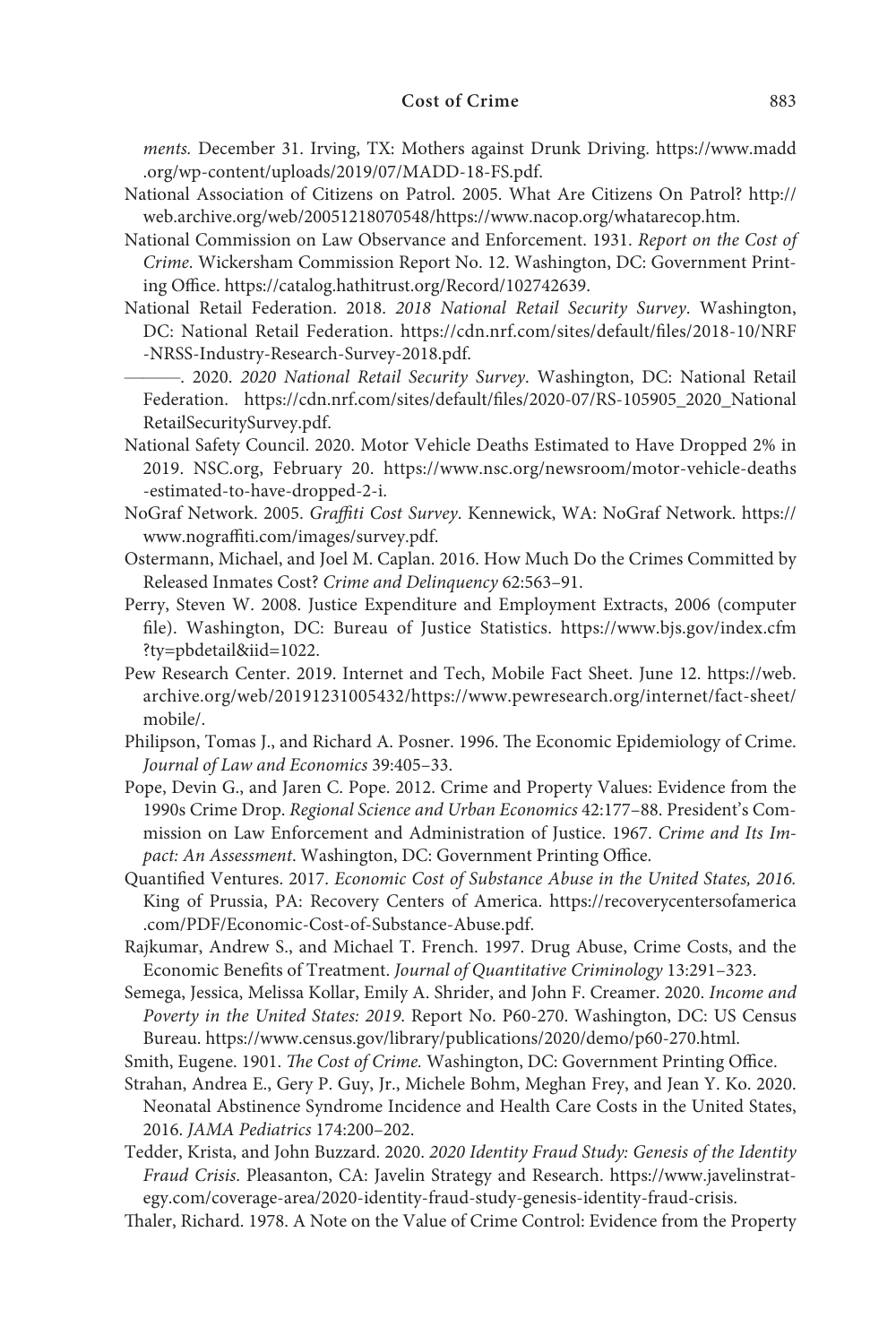Market. Journal of Urban Economics 5:137–45.

- Truman, Jennifer L. 2011. Criminal Victimization, 2010. Report No. NCJ 235508. Washington, DC: US Bureau of Justice Statistics. https://www.bjs.gov/content/pub/pdf/cv10 .pdf.
- US Census Bureau. 2017. All Sectors: Summary Statistics for the U.S., States, and Selected Geographies: 2017 (computer file). Washington, DC: US Census Bureau. https://data .census.gov/cedsci/table?q=561622&tid=ECNBASIC2017.EC1700BASIC.
- ———. 2019. Service Annual Survey: 2018. Washington, DC: Government Printing Office. https://www.census.gov/data/tables/2018/econ/services/sas-naics.html.

———. 2020. Annual Survey of Manufactures: Summary Statistics for Industry Groups and Industries in the U.S.: 2019 and 2018 (computer file). Washington, DC: US Census Bureau. https://data.census.gov/cedsci/table?q=am1831&n=N0000.00&tid=ASMAREA2017 .AM1831BASIC01&hidePreview=false.

- US Department of Agriculture. 2019. FY 2020 Budget Justification. Washington, DC: US Department of Agriculture. https://www.fs.usda.gov/sites/default/files/media\_wysiwyg/ usfs-fy-2020-budget-justification.pdf.
- US Department of Health and Human Services. 2019. FY 2020 President's Budget for HHS. Washington, DC: US Department of Health and Human Services. https://www.hhs.gov/ sites/default/files/fy-2020-budget-in-brief.pdf.

-. 2020. Children's Bureau. Child Maltreatment 2018. Washington, DC: US Department of Health and Human Services. https://www.acf.hhs.gov/cb/report/child-maltreatment -2018.

- US Department of Homeland Security. 2020. US Coast Guard. Office of Auxiliary and Boating Safety. 2019 Recreational Boating Statistics. Publication No. P16754.33. Washington, DC: US Department of Homeland Security. https://uscgboating.org/library/ accident-statistics/Recreational-Boating-Statistics-2019.pdf.
- US Department of Justice. Bureau of Justice Statistics. 2007a. National Crime Victimization Survey, 1992–2005: Concatenated Incident-Level Files (computer file). Ann Arbor, MI: Inter-university Consortium for Political and Social Research.
	- ———. 2020c. National Crime Victimization Survey, 2018 (computer file). Ann Arbor, MI: Inter-university Consortium for Political and Social Research.

-. 2020d. Prisoners in 2019. Report No. NCJ 255115. Washington, DC: US Department of Justice. https://www.bjs.gov/content/pub/pdf/p19\_sum.pdf.

- US Department of Justice. Federal Bureau of Investigation. 2007b. Uniform Crime Reporting Program Data [United States]: County-Level Detailed Arrest and Offense Data, 2005 (computer file). Version 1. Ann Arbor, MI: Interuniversity Consortium for Political and Social Research.
	- ———. 2011a. Financial Crimes Report to the Public: Fiscal Years 2010–2011. Washington, DC: US Department of Justice. http://www.fbi.gov/stats-services/publications/ financial-crimes-report-2010-2011/financial-crimes-report-2010-2011.
	- ———. 2019a. Crime in the United States: Persons Arrested. FBI.gov. https://ucr.fbi.gov/ crime-in-the-u.s/2019/crime-in-the-u.s.-2019/topic-pages/persons-arrested.
	- ———. 2019b. Crime in the United States 2018: Arson, Table 2. FBI.gov. https://ucr.fbi .gov/crime-in-the-u.s/2018/crime-in-the-u.s.-2018/tables/arson-table-2.xls.
	- -. Federal Bureau of Investigation. 2019c. 2019 Internet Crime Report. Washington, DC: Federal Bureau of Investigation. https://pdf.ic3.gov/2019\_IC3Report.pdf.

———. 2019d. Uniform Crime Reporting Program Data: County-Level Detailed Arrest and Offense Data, United States, 2016 (computer file). Ann Arbor, MI: Inter-University